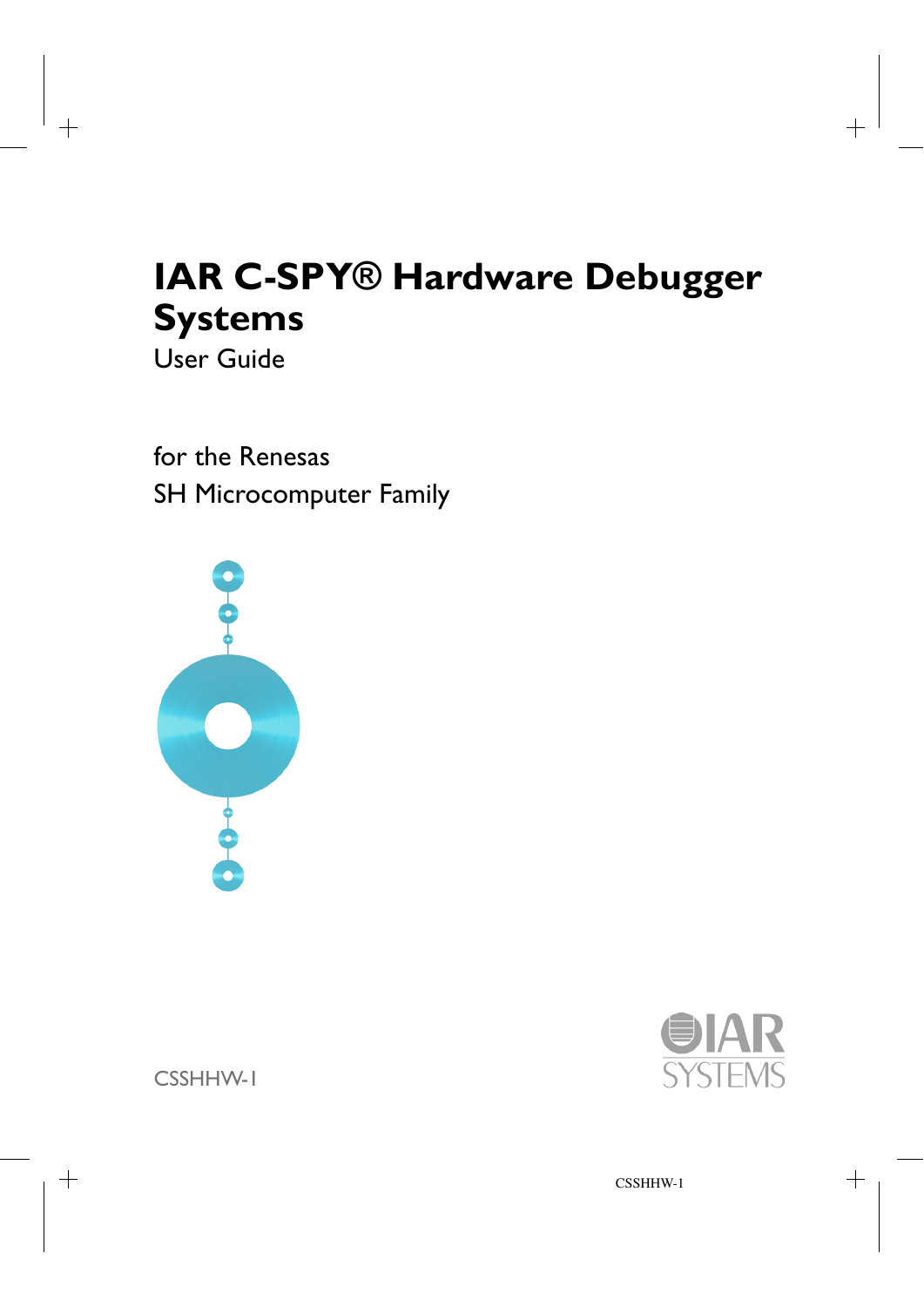## **COPYRIGHT NOTICE**

Copyright © 2010 IAR Systems AB.

No part of this document may be reproduced without the prior written consent of IAR Systems AB. The software described in this document is furnished under a license and may only be used or copied in accordance with the terms of such a license.

#### **DISCLAIMER**

The information in this document is subject to change without notice and does not represent a commitment on any part of IAR Systems. While the information contained herein is assumed to be accurate, IAR Systems assumes no responsibility for any errors or omissions.

In no event shall IAR Systems, its employees, its contractors, or the authors of this document be liable for special, direct, indirect, or consequential damage, losses, costs, charges, claims, demands, claim for lost profits, fees, or expenses of any nature or kind.

#### **TRADEMARKS**

IAR Systems, IAR Embedded Workbench, C-SPY, visualSTATE, From Idea To Target, IAR KickStart Kit, IAR PowerPac, IAR YellowSuite, IAR Advanced Development Kit, IAR, and the IAR Systems logotype are trademarks or registered trademarks owned by IAR Systems AB. J-Link is a trademark licensed to IAR Systems AB.

Microsoft and Windows are registered trademarks of Microsoft Corporation.

Renesas is a registered trademark of Renesas Technology Corporation. SH is a trademark of Renesas Technology Corporation.

All other product names are trademarks or registered trademarks of their respective owners.

### **EDITION NOTICE**

First edition: February 2010

Part number: CSSHHW-1

This guide applies to version 2.x of IAR Embedded Workbench® for SH.

Internal reference: M2, 6.0.x, IJOA.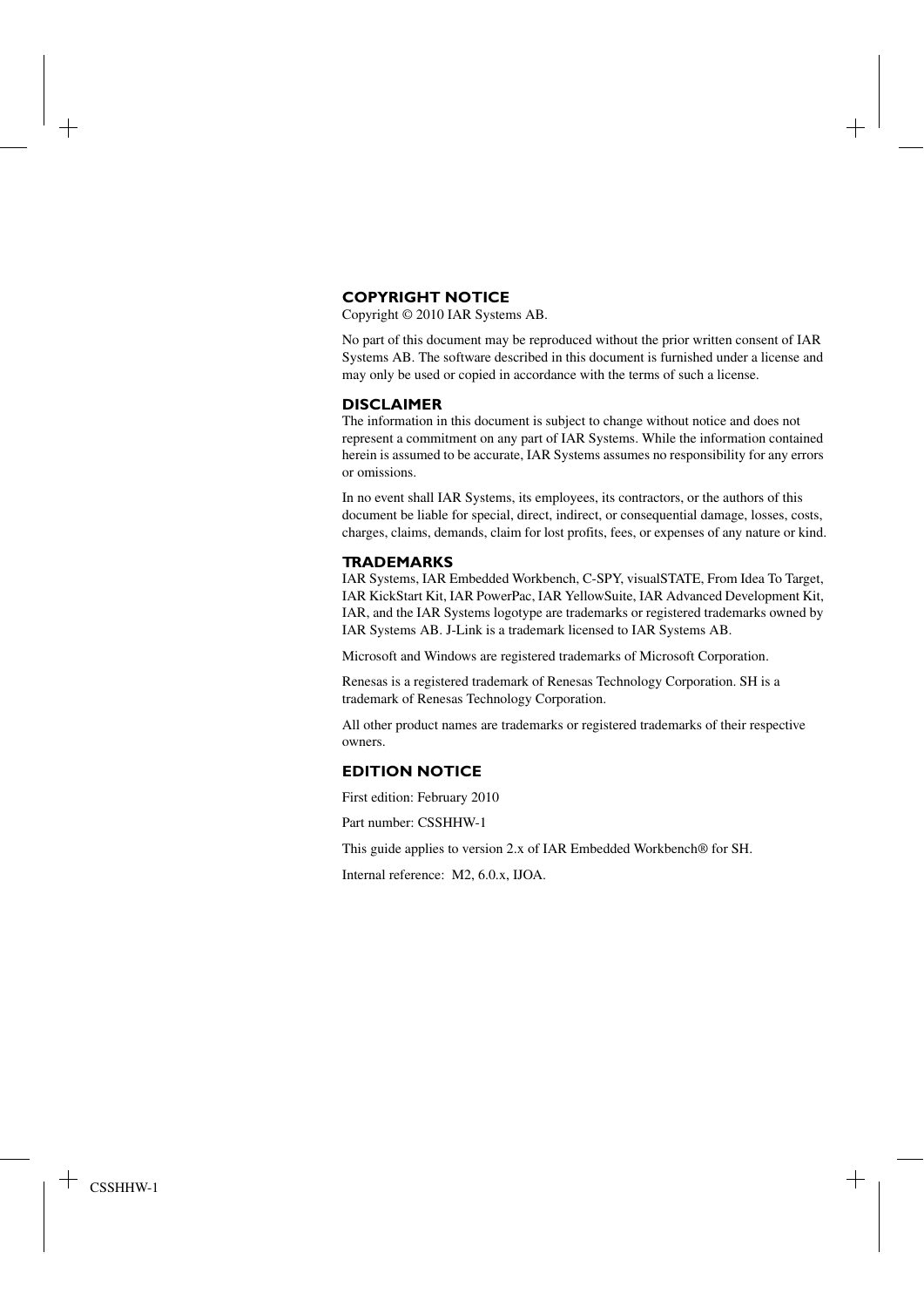# **Contents**

| Introduction to C-SPY® hardware debugger systems  13      |  |
|-----------------------------------------------------------|--|
|                                                           |  |
|                                                           |  |
|                                                           |  |
|                                                           |  |
|                                                           |  |
|                                                           |  |
|                                                           |  |
|                                                           |  |
| Debugger options for debugging using hardware systems  21 |  |
|                                                           |  |
|                                                           |  |
|                                                           |  |
|                                                           |  |
|                                                           |  |
|                                                           |  |
|                                                           |  |
|                                                           |  |
|                                                           |  |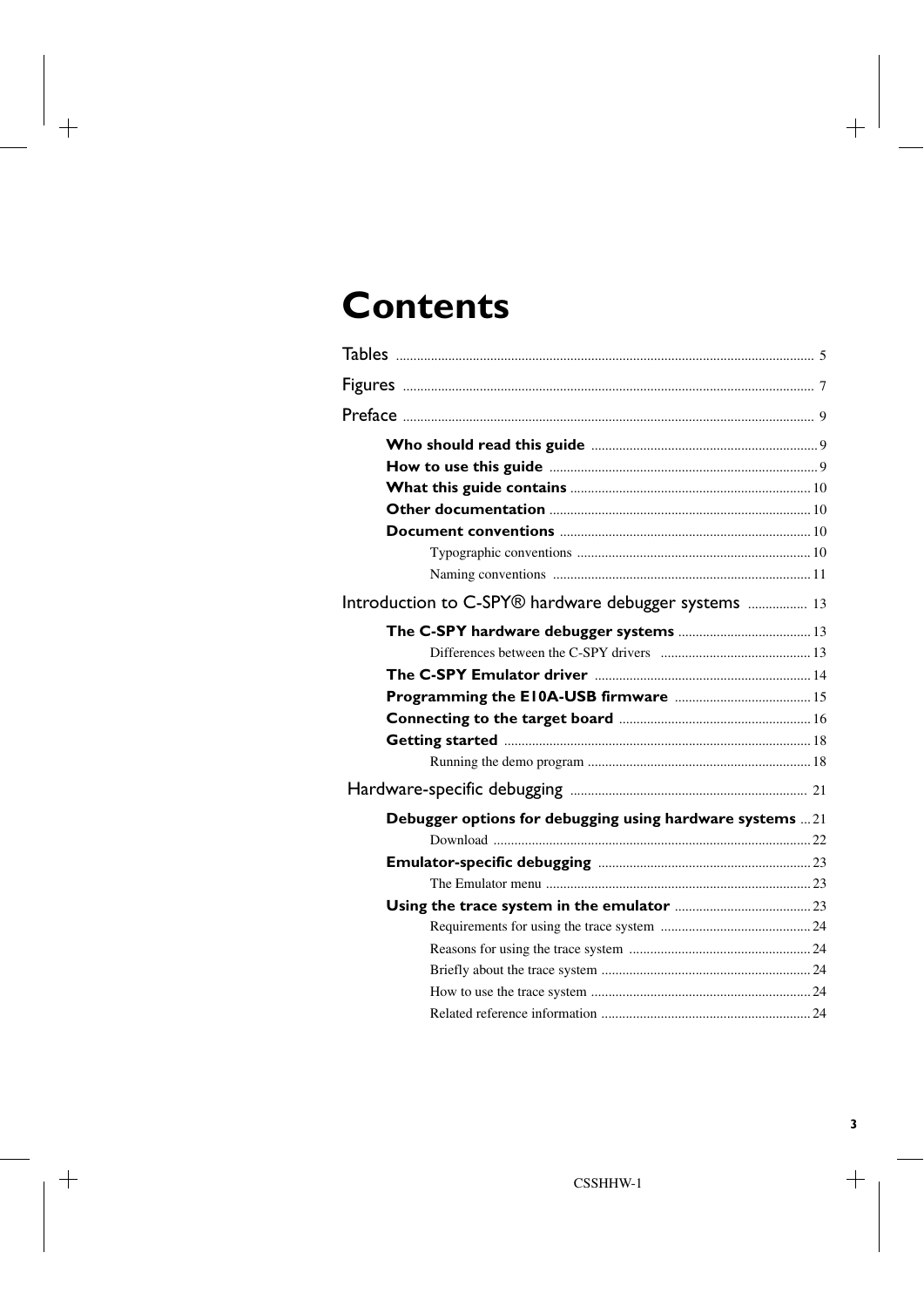$\overline{\mathbf{4}}$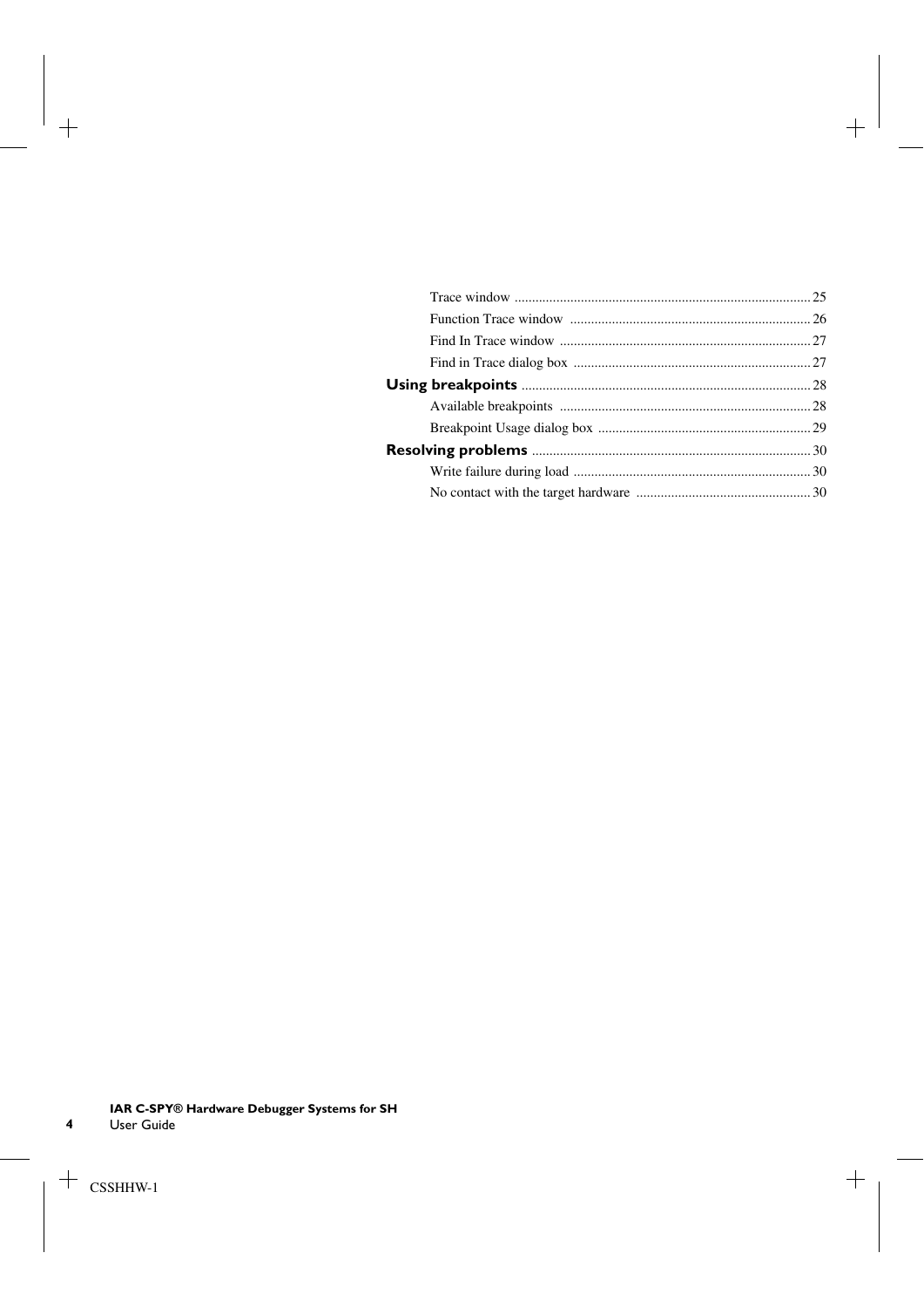# <span id="page-4-0"></span>**Tables**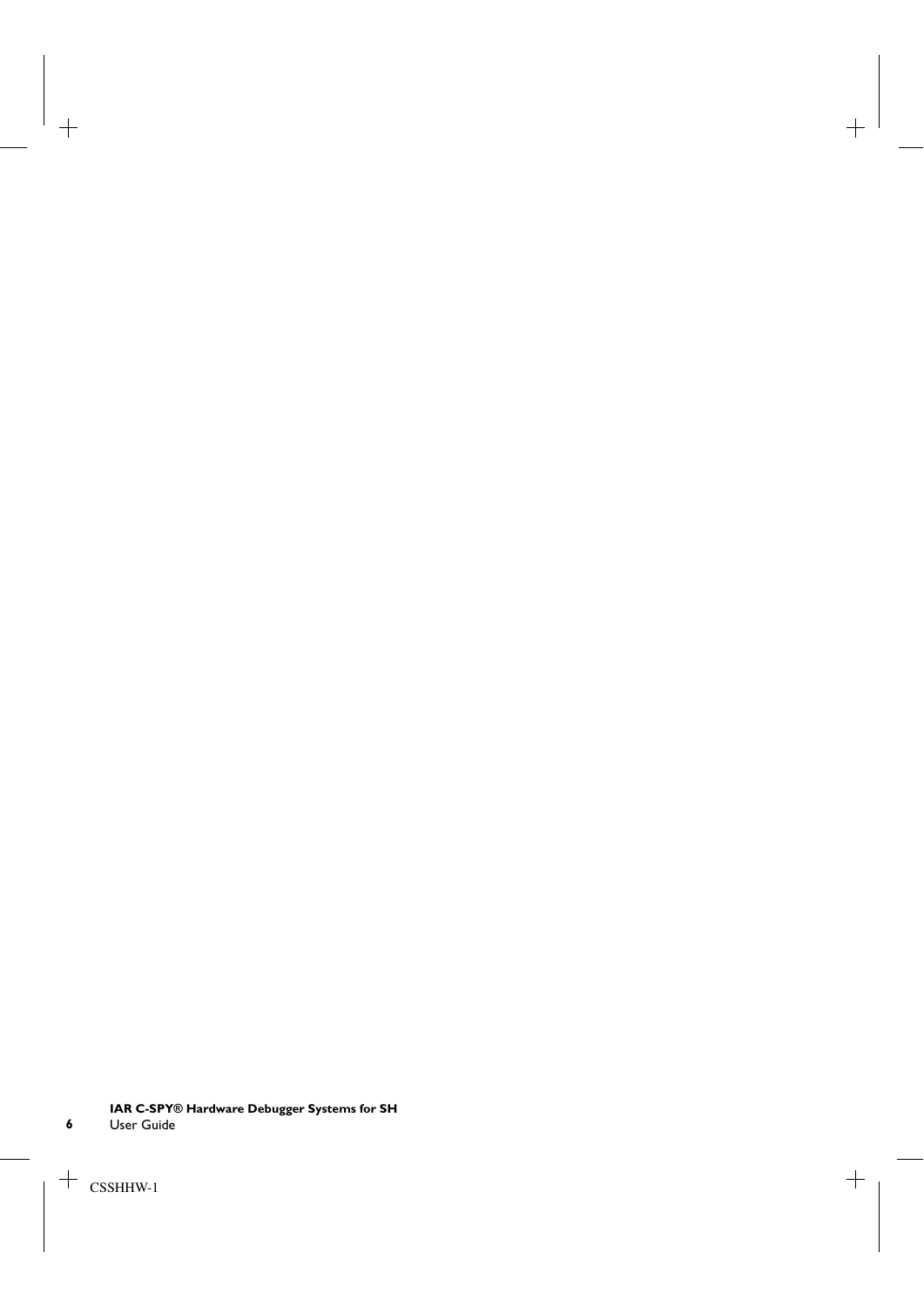# <span id="page-6-0"></span>**Figures**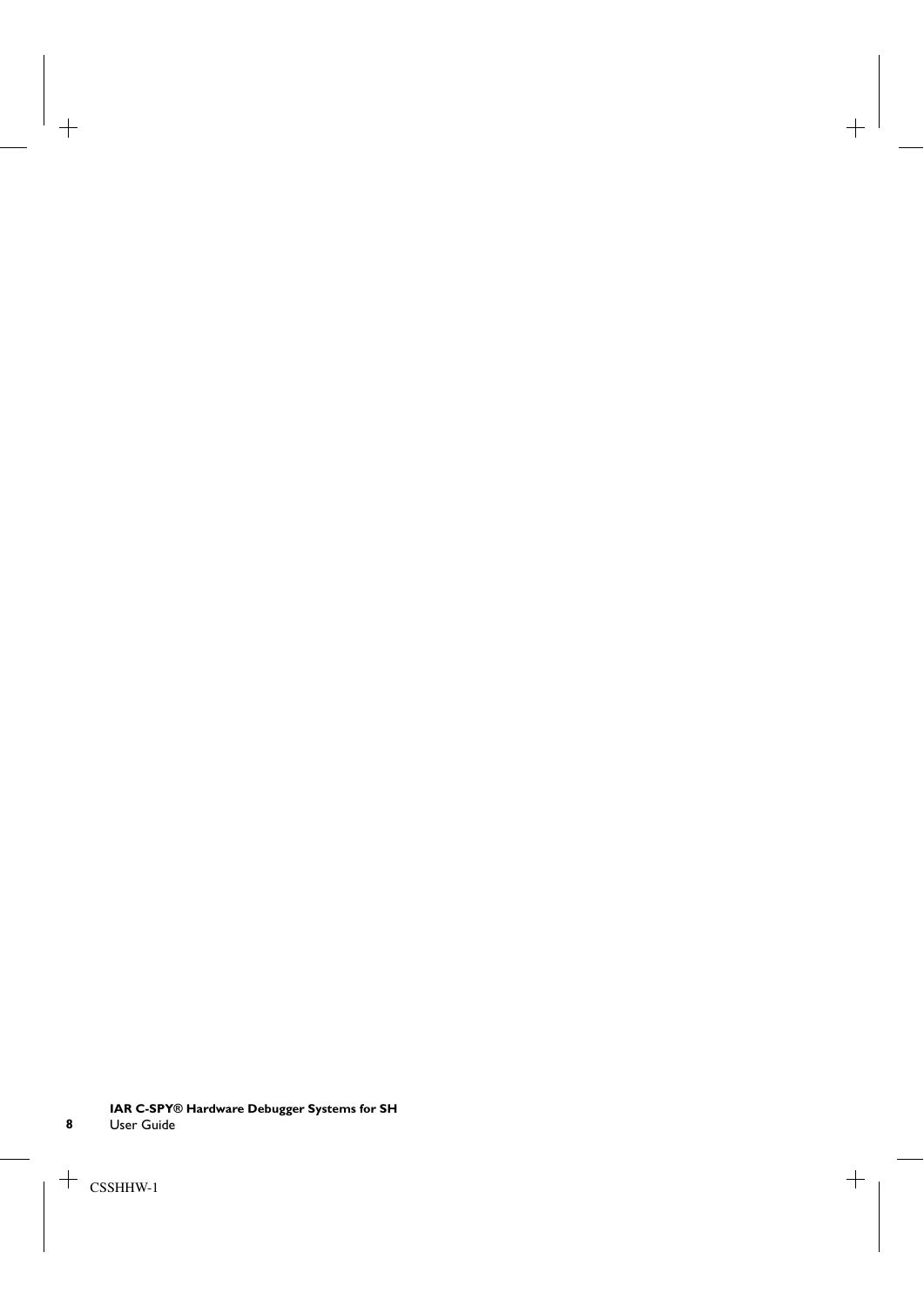# <span id="page-8-0"></span>**Preface**

Welcome to the *IAR C-SPY® Hardware Debugger Systems for SH User Guide*. The purpose of this guide is to provide you with detailed reference information that can help you use the features in the IAR C-SPY® Hardware Debugger Systems for SH.

## <span id="page-8-1"></span>**Who should read this guide**

You should read this guide if you want to get the most out of the features in the C-SPY hardware debugger systems. In addition, you should have working knowledge of:

- $\bullet$  The C or C++ programming language
- Application development for embedded systems
- The architecture and instruction set of the SH microcontroller (refer to the chip manufacturer's documentation)
- The operating system of your host machine.

This guide also assumes that you already have working knowledge of the target system you are using, as well as some working knowledge of the IAR C-SPY Debugger. For a quick introduction to the IAR C-SPY Debugger, see the tutorials available in the *IAR Embedded Workbench® IDE User Guide*.

## <span id="page-8-2"></span>**How to use this guide**

This guide describes the C-SPY interface to the target system you are using; this guide does not describe the general features available in the IAR C-SPY Debugger or the hardware target system. To take full advantage of the whole debugger system, you must read this guide in combination with:

- The *IAR Embedded Workbench® IDE User Guide* which describes the general features available in the C-SPY debugger
- The documentation supplied with the target system you are using.

Note that additional features might have been added to the software after the *IAR C-SPY® Hardware Debugger Systems for SH User Guide* was printed. The IAR Information center contains the latest information.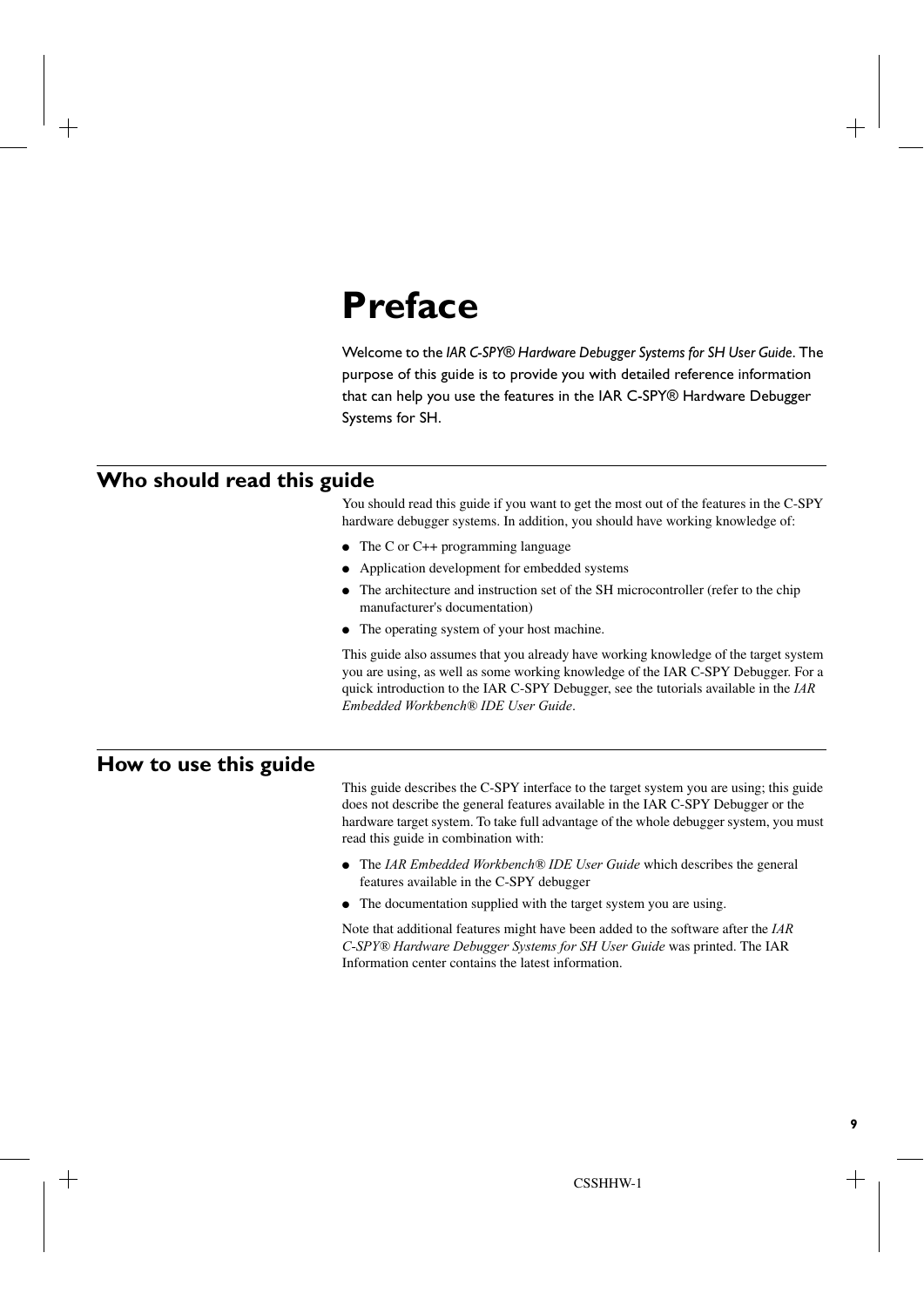## <span id="page-9-0"></span>**What this guide contains**

Below is a brief outline and summary of the chapters in this guide.

- *[Introduction to C-SPY® hardware debugger systems](#page-12-4)* introduces you to the C-SPY driver for the E10 Emulator. The chapter briefly shows the difference in functionality provided by the different C-SPY drivers.
- *[Hardware-specific debugging](#page-20-2)* describes the additional options, menus, and features provided by the debugger system.

## <span id="page-9-1"></span>**Other documentation**

The complete set of IAR development tools for the SH microcontroller are described in a series of guides. These guides can be found in the sh\doc directory or reached from the **Help** menu.

All of these guides are delivered in hypertext PDF or HTML format on the installation media.

Recommended web sites:

- The Renesas web site, **www.renesas.com**, contains information and news about the SH microcontrollers.
- The IAR Systems web site, **www.iar.com**, holds application notes and other product information.

## <span id="page-9-2"></span>**Document conventions**

When, in this text, we refer to the programming language C, the text also applies to C++, unless otherwise stated.

When referring to a directory in your product installation, for example sh\doc, the full path to the location is assumed, for example  $c:\Per\gamma$  Files\IAR Systems\Embedded Workbench 6.*n*\sh\doc.

## <span id="page-9-3"></span>**TYPOGRAPHIC CONVENTIONS**

This guide uses the following typographic conventions:

| Style    | Used for                                  |  |
|----------|-------------------------------------------|--|
| computer | • Source code examples and file paths.    |  |
|          | • Text on the command line.               |  |
|          | • Binary, hexadecimal, and octal numbers. |  |

<span id="page-9-4"></span>*Table 1: Typographic conventions used in this guide*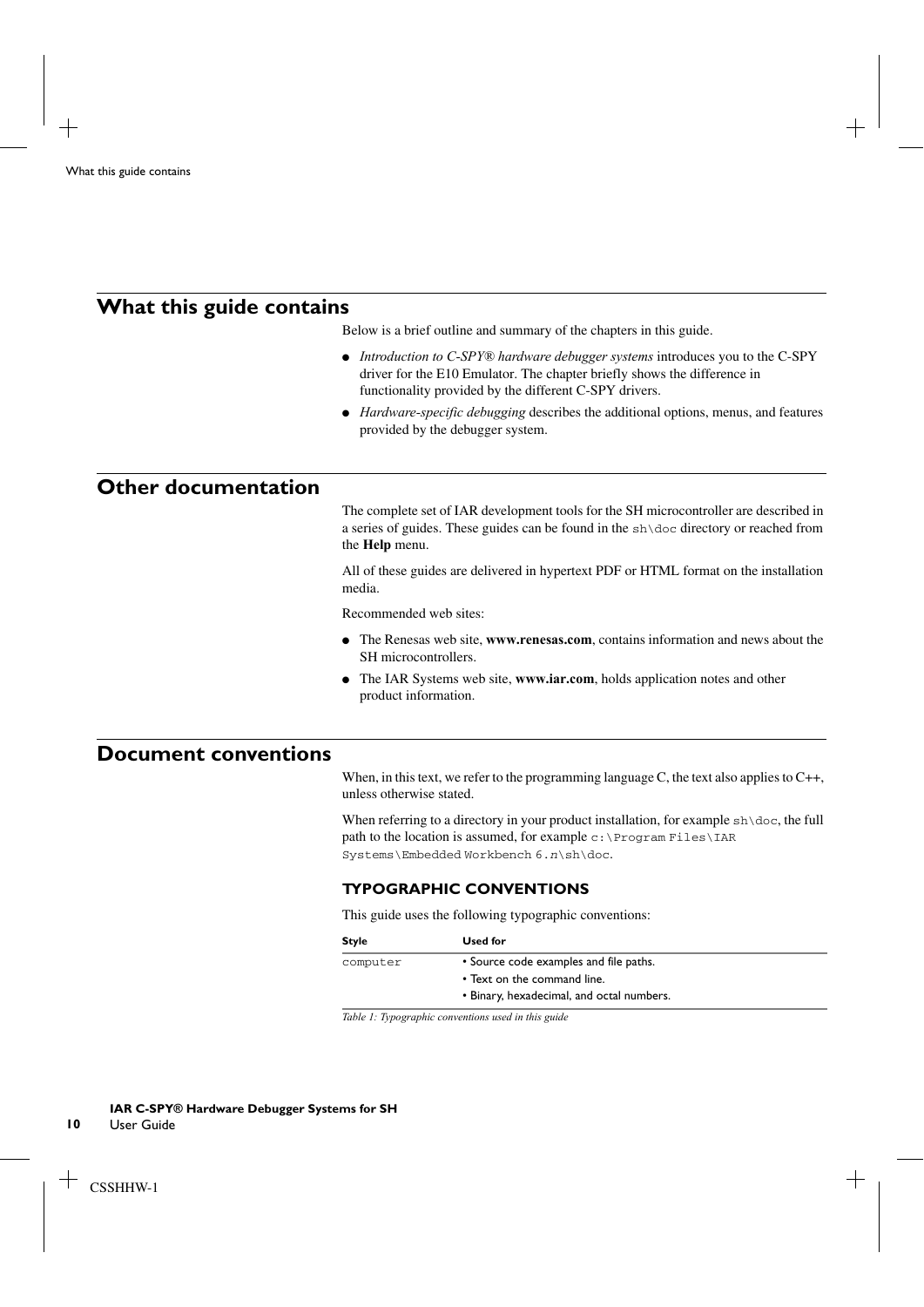| <b>Style</b> | <b>Used for</b>                                                                                                                   |
|--------------|-----------------------------------------------------------------------------------------------------------------------------------|
| parameter    | A placeholder for an actual value used as a parameter, for example<br>filename. h where filename represents the name of the file. |
| [option]     | An optional part of a command.                                                                                                    |
| {option}     | A mandatory part of a command.                                                                                                    |
| a b c        | Alternatives in a command.                                                                                                        |
| bold         | Names of menus, menu commands, buttons, and dialog boxes that<br>appear on the screen.                                            |
| italic       | • A cross-reference within this guide or to another guide.<br>• Emphasis.                                                         |
|              | An ellipsis indicates that the previous item can be repeated an arbitrary<br>number of times.                                     |
|              | Identifies instructions specific to the IAR Embedded Workbench® IDE<br>interface.                                                 |
| $\sum$       | Identifies instructions specific to the command line interface.                                                                   |
|              | Identifies helpful tips and programming hints.                                                                                    |
|              | Identifies warnings.                                                                                                              |

*Table 1: Typographic conventions used in this guide (Continued)*

## <span id="page-10-0"></span>**NAMING CONVENTIONS**

The following naming conventions are used for the products and tools from IAR Systems® referred to in this guide:

| <b>Brand name</b>                      | <b>Generic term</b>     |
|----------------------------------------|-------------------------|
| IAR Embedded Workbench® for SH         | IAR Embedded Workbench® |
| IAR Embedded Workbench® IDE for SH     | the IDE                 |
| IAR C-SPY <sup>®</sup> Debugger for SH | C-SPY, the debugger     |
| IAR C/C++ Compiler™ for SH             | the compiler            |
| IAR Assembler <sup>™</sup> for SH      | the assembler           |
| IAR ILINK™ Linker                      | ILINK, the linker       |
| IAR DLIB Library™                      | the DLIB library        |

<span id="page-10-1"></span>*Table 2: Naming conventions used in this guide*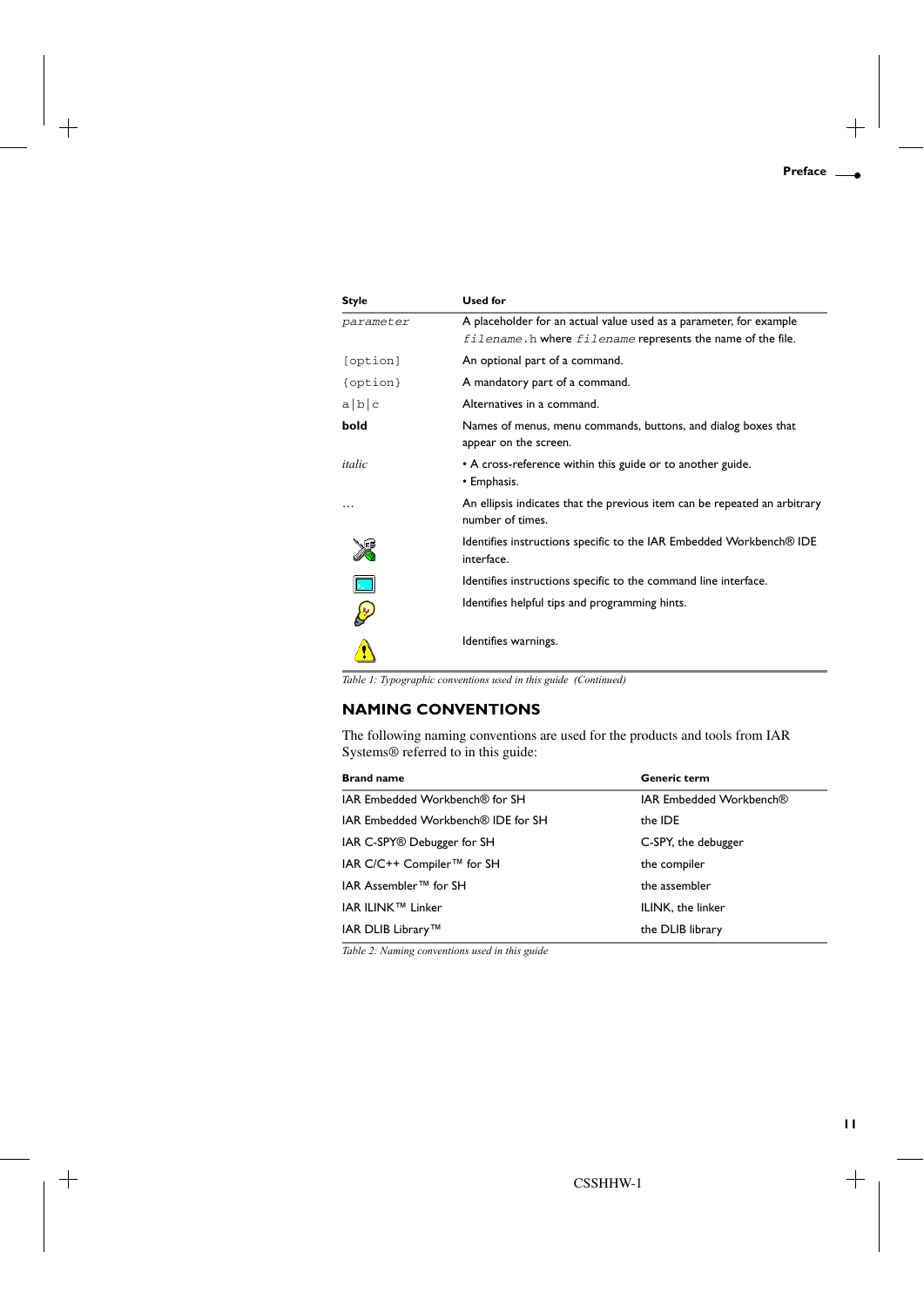Document conventions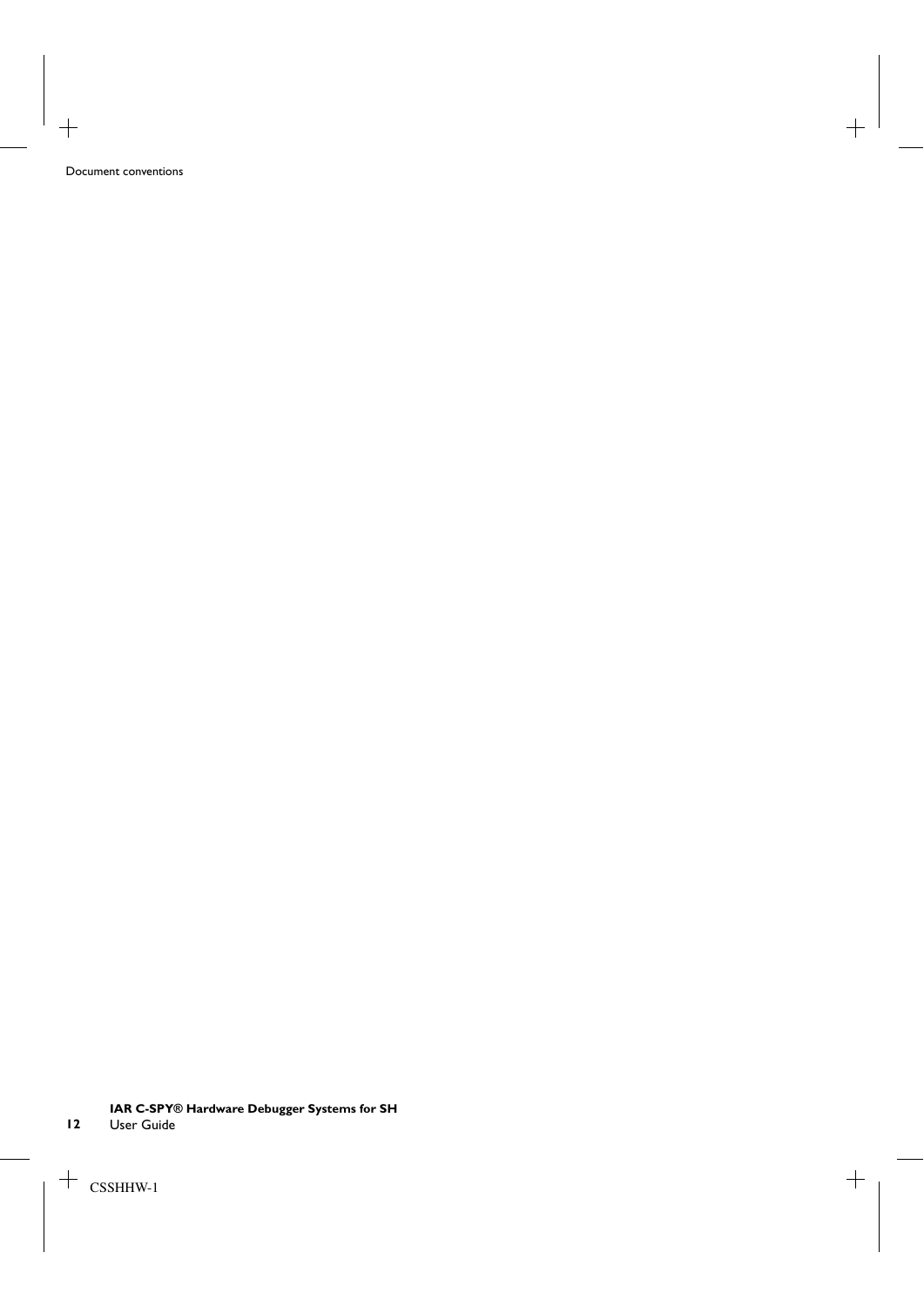# <span id="page-12-4"></span><span id="page-12-0"></span>**Introduction to C-SPY® hardware debugger systems**

This chapter introduces you to the C-SPY hardware debugger system and to how it differs from the C-SPY Simulator.

You are assumed to already have some working knowledge of the target system you are using, as well as of the IAR C-SPY Debugger. For a quick introduction, see the *IAR Embedded Workbench® IDE User Guide*.

## <span id="page-12-1"></span>**The C-SPY hardware debugger systems**

C-SPY consists of both a general part which provides a basic set of C-SPY features, and a driver. The C-SPY driver is the part that provides communication with and control of the target system. The driver also provides a user interface—special menus, windows, and dialog boxes—to the functions provided by the target system, for instance special breakpoints. This driver is automatically installed during the installation of IAR Embedded Workbench.

At the time of writing this guide, the IAR C-SPY Debugger for the SH microcontroller is available with drivers for these target systems:

- Simulator
- E10 Emulator.

For further details about the concepts that are related to C-SPY and general debugger features, see the *IAR Embedded Workbench® IDE User Guide*.

#### <span id="page-12-2"></span>**DIFFERENCES BETWEEN THE C-SPY DRIVERS**

This table summarizes the key differences between the C-SPY drivers:

| Feature                           | <b>Simulator</b> | <b>Emulator</b>           |  |
|-----------------------------------|------------------|---------------------------|--|
| Code breakpoints                  | Unlimited        | $\mathsf{x}$              |  |
| Data breakpoints                  | ×                |                           |  |
| Execution in real time            |                  | $\boldsymbol{\mathsf{x}}$ |  |
| the control of the control of the |                  |                           |  |

<span id="page-12-3"></span>*Table 3: Driver differences*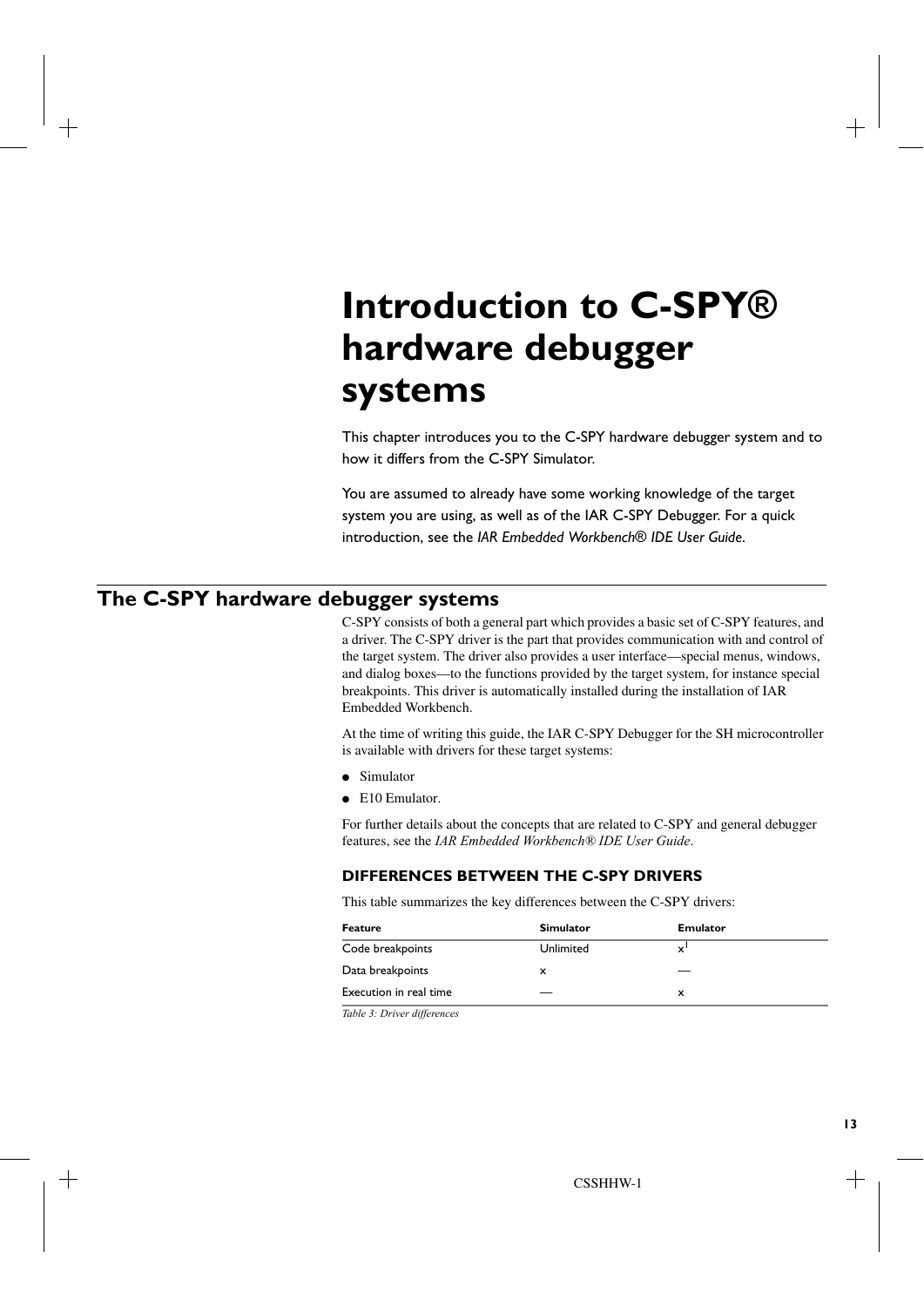| Feature                       | <b>Simulator</b> | <b>Emulator</b> |
|-------------------------------|------------------|-----------------|
| Zero memory footprint         | x                | x               |
| Simulated interrupts          | x                |                 |
| Real interrupts               |                  | x               |
| Live watch                    |                  | x               |
| Cycle counter                 | $\mathbf{x}$     |                 |
| Code coverage                 | x                |                 |
| Data coverage                 | x                |                 |
| Function/instruction profiler | $\mathbf{x}$     |                 |
| Profiling                     | x                | x               |
| <b>Trace</b>                  | x                | x               |

*Table 3: Driver differences (Continued)*

**1 For detailed information about available breakpoints, see Table 8,** *[Available breakpoints](#page-28-3)***, [page 29](#page-28-3).**

## <span id="page-13-0"></span>**The C-SPY Emulator driver**

The C-SPY Emulator driver is automatically installed during the installation of IAR Embedded Workbench. Using the C-SPY Emulator driver, C-SPY can connect to the E10 Emulator.

To use the hardware debugger, you also need a USB driver. The first time you connect an emulator to the USB port on the host computer, a USB setup wizard will help you locate and install the required USB driver. The driver is located in the sh*\*drivers\Renesas\e8\_e10\ directory of your IAR Systems product installation.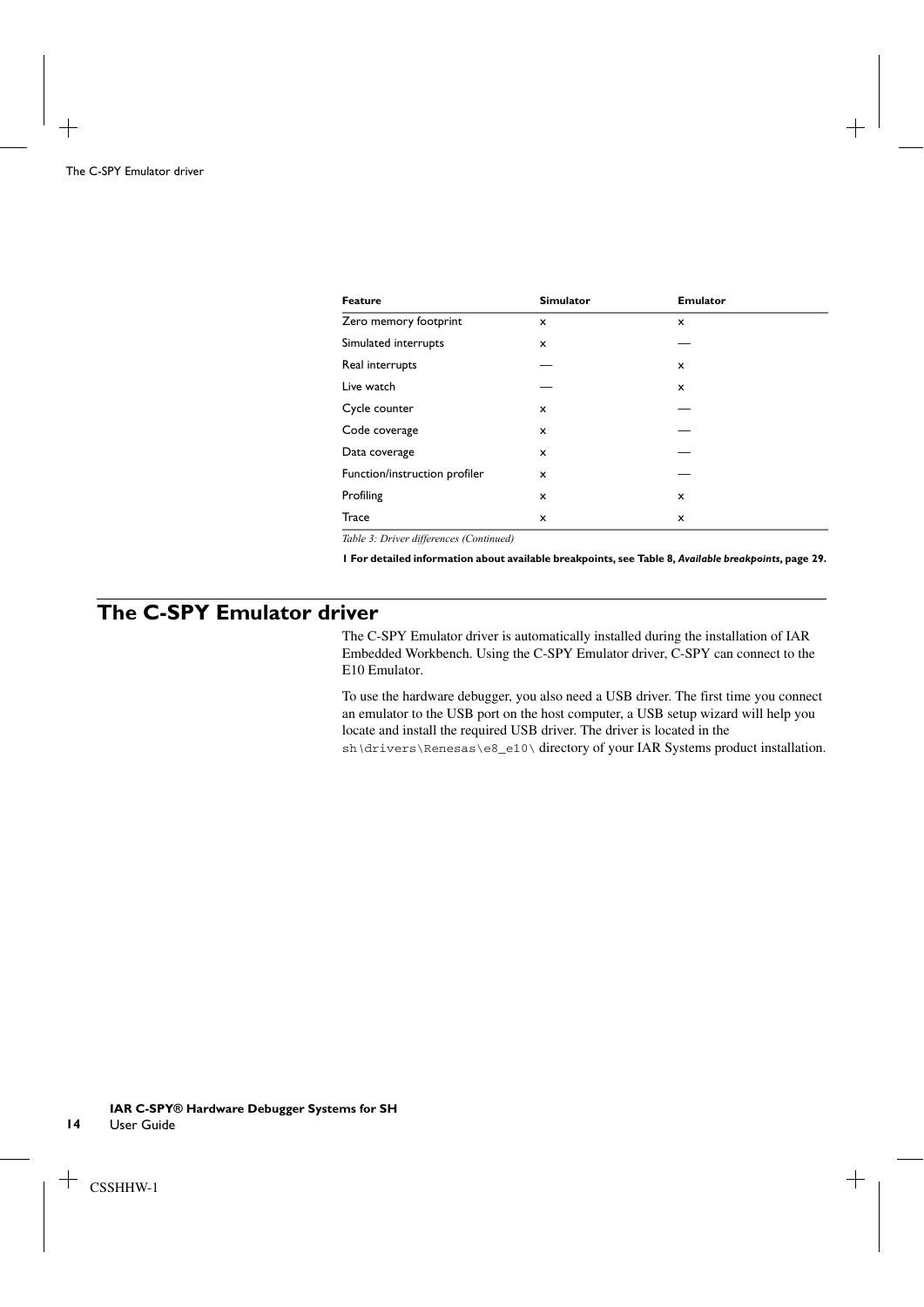

The C-SPY Emulator driver communicates with the emulator via the USB driver. The E10 Emulator communicates with the JTAG interface on the microcontroller.

<span id="page-14-1"></span>*Figure 1: C-SPY Emulator communication overview*

**Note:** For trace, the AUD port is used instead of the JTAG port.

For further information, refer to the documentation supplied with the E10 Emulator.

When a debugging session is started, your application is automatically downloaded and programmed into flash memory. You can disable this feature, if necessary.

## <span id="page-14-0"></span>**Programming the E10A-USB firmware**

Before an E10A-USB emulator can be used for the first time, the emulator firmware must be programmed. To program or update the firmware, follow these steps:

**1** Make sure the USB cable is not attached to the emulator. Then open the sliding switch cover and make sure that the mode selection switch (number 1) is set to 1.

**Note:** The USB cable must never be attached when you change the mode selection switch.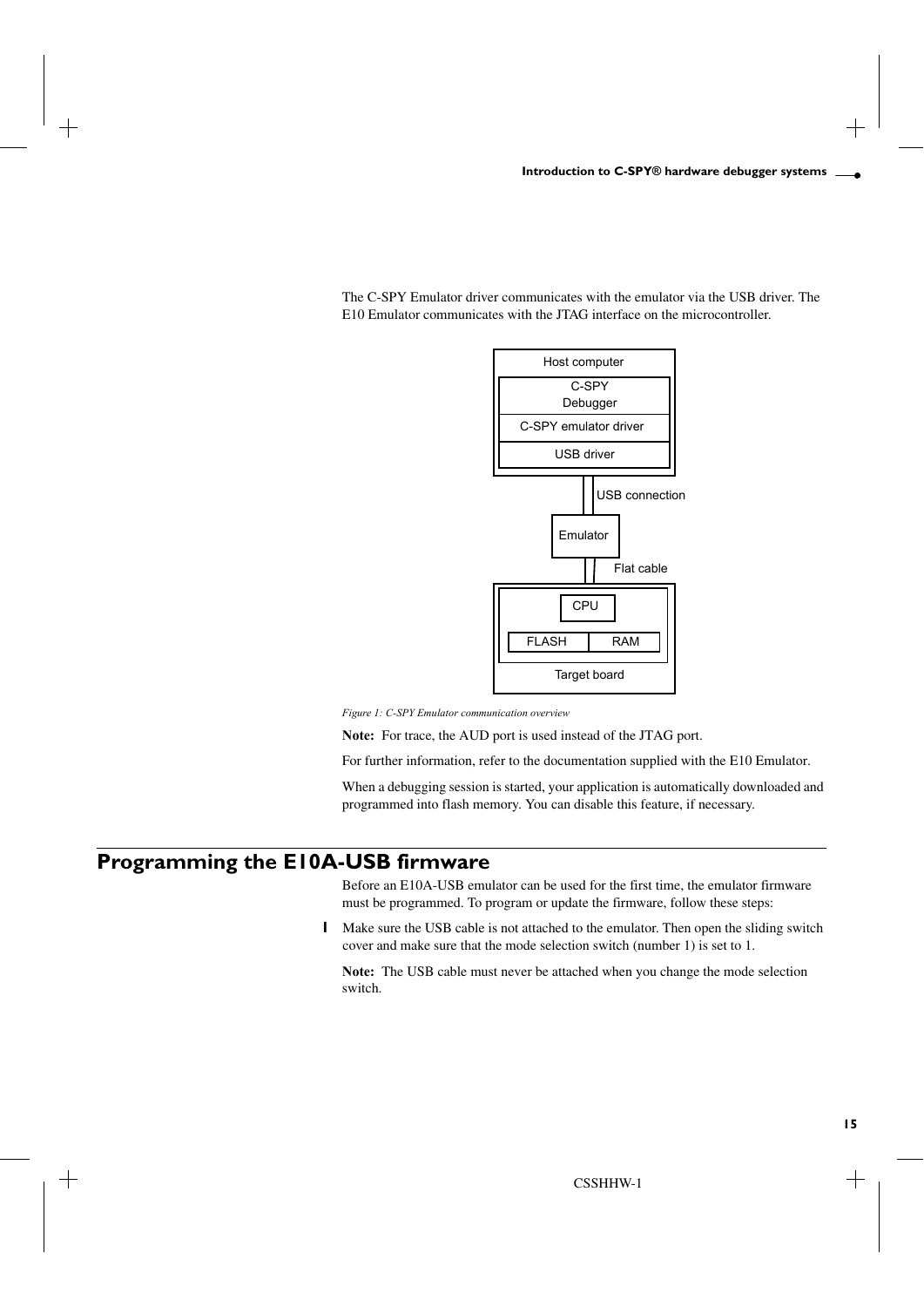- **2** Attach the USB cable and connect the E10A-USB emulator to your host computer, and start the E1setup.exe setup program found in the  $\sh\ext{ernal}\Reness\$ E10A-USB\SH\TARGET\*core\_name*\SetupTool\ directory. If you are asked to locate a sys file, this can be found on the CD that is supplied with the emulator.
- **3** A dialog box with information about device and firmware version is displayed. If the firmware information consists of dashes or an older version, this means that no firmware has been programmed. In that case, click **Setup** to display the next dialog box. Otherwise, click **Exit** and skip steps 4 through 8.
- **4** Follow the instructions in the dialog box; disconnect the USB cable and change the mode selection switch back to 0. Then re-attach the USB cable. Click **OK** to download the firmware update.

If a hardware wizard is launched and asks you to re-install the USB driver for **HMSE USB Direct**, select a driver for your operating system version from the CD—or from the drivers\ subdirectory in the Embedded Workbench installation directory—and install it. The original driver is not corrupted or invalid, but the host computer treats the E10 Emulator with the switch in a different position as a different device. When the installation of the driver is completed, click **OK**.

**Note:** Do not turn off the host computer or disconnect the USB cable any more until the download has been completed. Doing so can damage the firmware permanently.

- **5** The firmware download might take some time. When it has been completed successfully, click **OK** in the dialog box that is displayed.
- **6** Follow the instructions in the new dialog box; disconnect the USB cable and change the mode selection switch back to 1 once more and then re-attach the USB cable again. Click **OK**.
- **7** The dialog box with information about device and firmware version will now show device group and version information for the firmware.
- **8** Click **Exit**. The E10A-USB emulator is now ready to be used.

## <span id="page-15-0"></span>**Connecting to the target board**

To establish a connection to the target board, follow this procedure:

- **1** To select the device that matches your target system, choose **Project>Options>General Options>Target** in IAR Embedded Workbench.
- **2** Select the driver that matches your emulator on the **Project>Options>Debugger>Setup** page.
- **3** Build the project if it has not been built and choose **Project>Debug** to start C-SPY.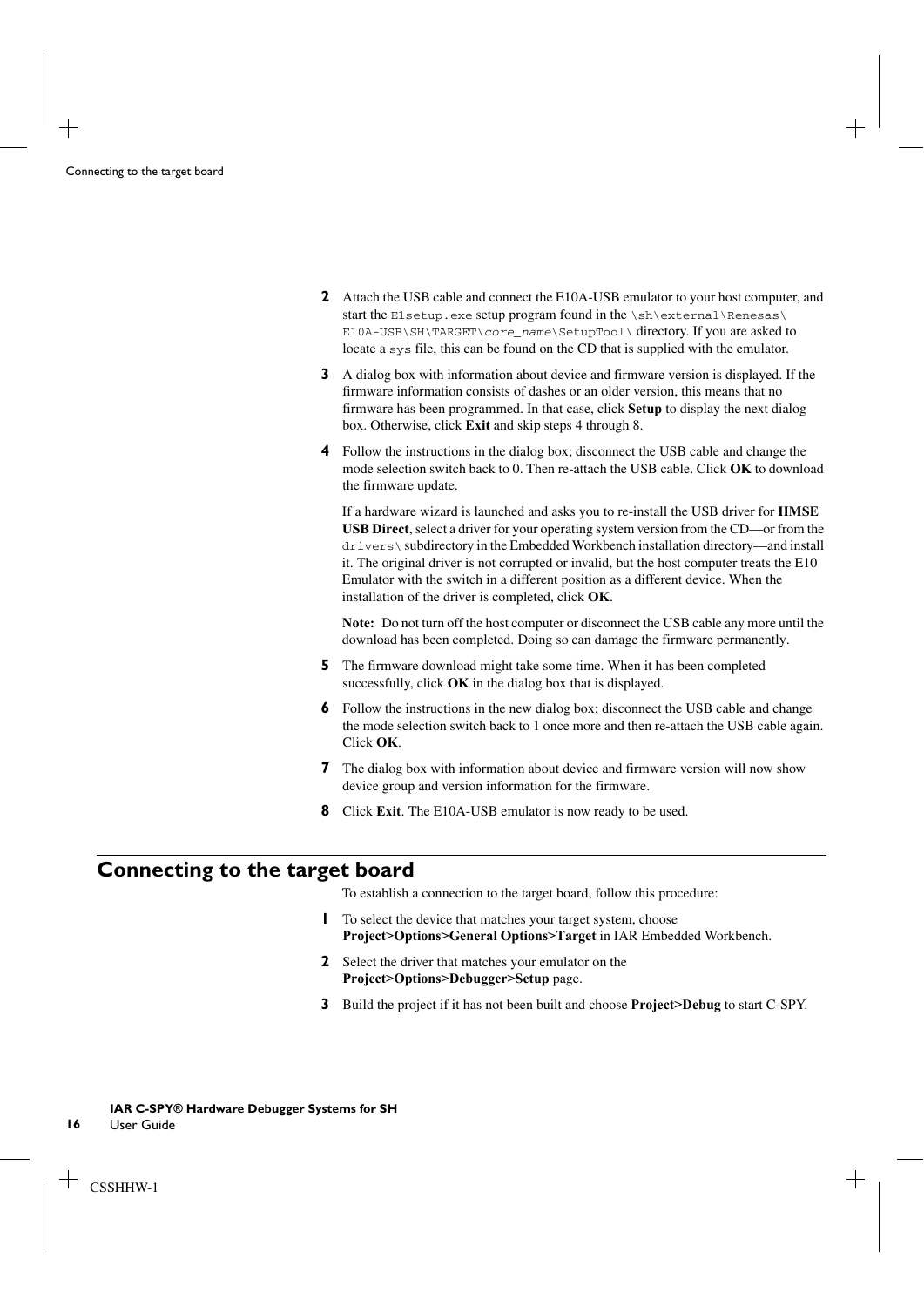**4** The **Select Emulator mode** dialog box is displayed.

|        | <b>Select Emulator mode</b>               |  |
|--------|-------------------------------------------|--|
| Device | ISH72AVIR5F72AVI                          |  |
| Mode   | E10A-USB Emulator<br>Writing Elash memory |  |
|        | Reset assert(Auto Connect)                |  |
|        | OK<br>Cancel                              |  |

<span id="page-16-1"></span>*Figure 2: The Select Emulator mode dialog box for the E10A-USB emulator*

Select the device name in use from the **Device** drop-down list. The following items can be selected in the **Mode** group box.

| <b>Emulator mode</b>                        | <b>Description</b>                                           |
|---------------------------------------------|--------------------------------------------------------------|
| E10A-USB Emulator                           | The E10A-USB emulator for the specified device is activated. |
|                                             | Debugging the program is enabled.                            |
| Writing flash memory                        | This option is not available for this product.               |
| Table 4: The E10A-USB emulator mode options |                                                              |

<span id="page-16-0"></span>**5** The **Connecting** dialog box is displayed and the emulator connection is started.

<span id="page-16-2"></span>

*Figure 3: The Connecting dialog box*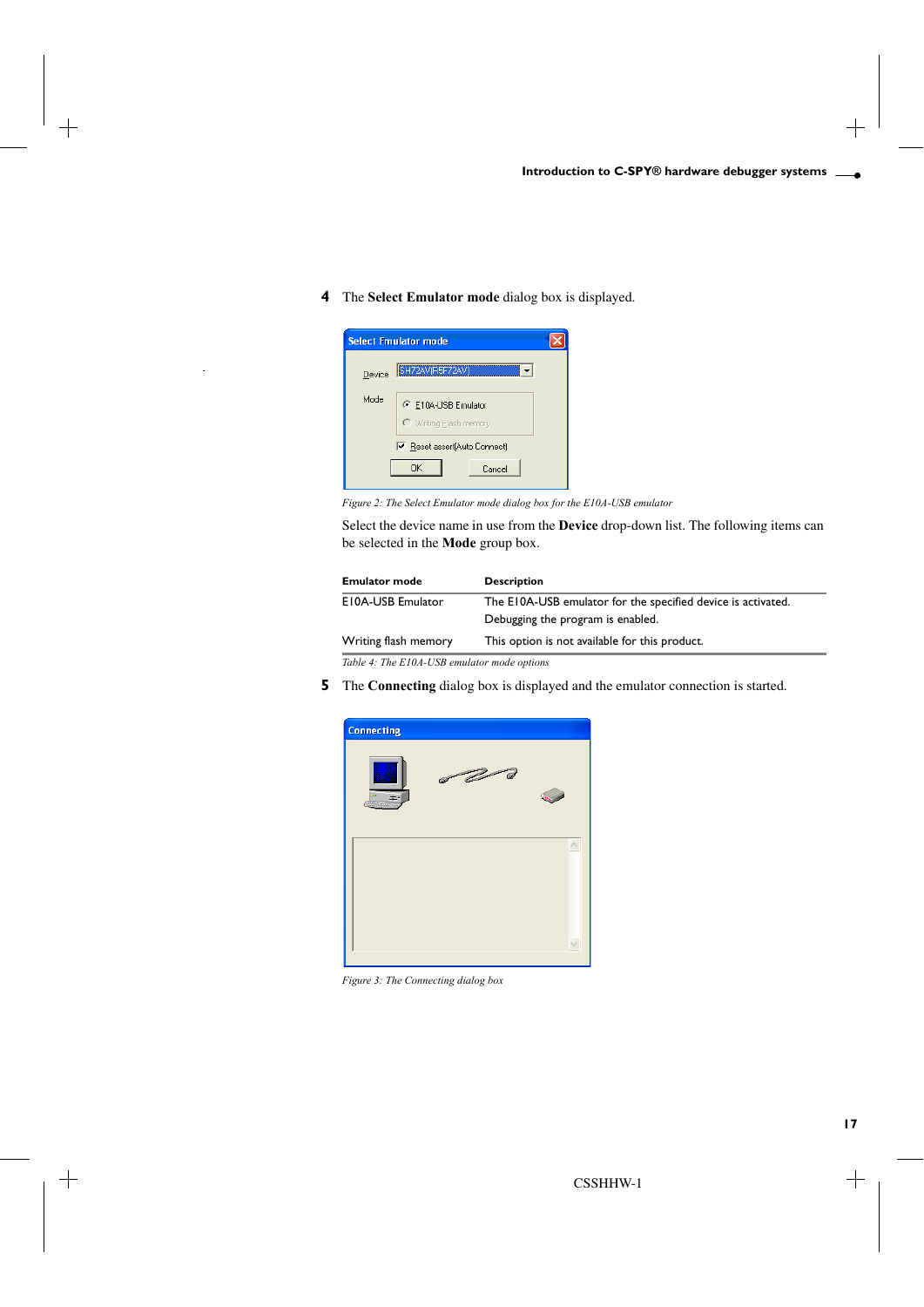**6** When the **ID Code** dialog box is displayed, enter the hexadecimal ID security code for the flash memory. For some devices, the flash memory contents are erased if the ID code does not match.

| <b>ID Code</b>                   |  |  |
|----------------------------------|--|--|
| Please input ID Code             |  |  |
| FFFFFFFFFFFFFFFFFFFFFFFFFFFFFFFF |  |  |
| New ID code                      |  |  |
| <b>DK</b><br>Cancel              |  |  |

<span id="page-17-2"></span>*Figure 4: The ID Code dialog box for the E10A-USB emulator*

If the **New ID code** option is available and selected, the flash memory contents are erased.

When the emulator is ready to be used, Connected will be printed in the IAR Embedded Workbench Debug Log window together with the number of available hardware and software breakpoints.

## <span id="page-17-0"></span>**Getting started**

IAR Embedded Workbench comes with example applications. You can use these examples to get started using the development tools from IAR Systems or simply to verify that contact has been established with your target board. You can also use the examples as a starting point for your application project.

You can find the examples in the shlexamples directory. The examples are ready to be used as is. They are supplied with ready-made workspace files, together with source code files and all the other related files.

#### <span id="page-17-1"></span>**RUNNING THE DEMO PROGRAM**

- **1** To use an example application, choose **Help>Information Center** and click **EXAMPLE PROJECTS**.
- **2** Browse to the example that matches the specific evaluation board or starter kit you are using.

#### Click **Open Project**.

**3** In the dialog box that appears, choose a destination folder for your project location. Click **Select** to confirm your choice.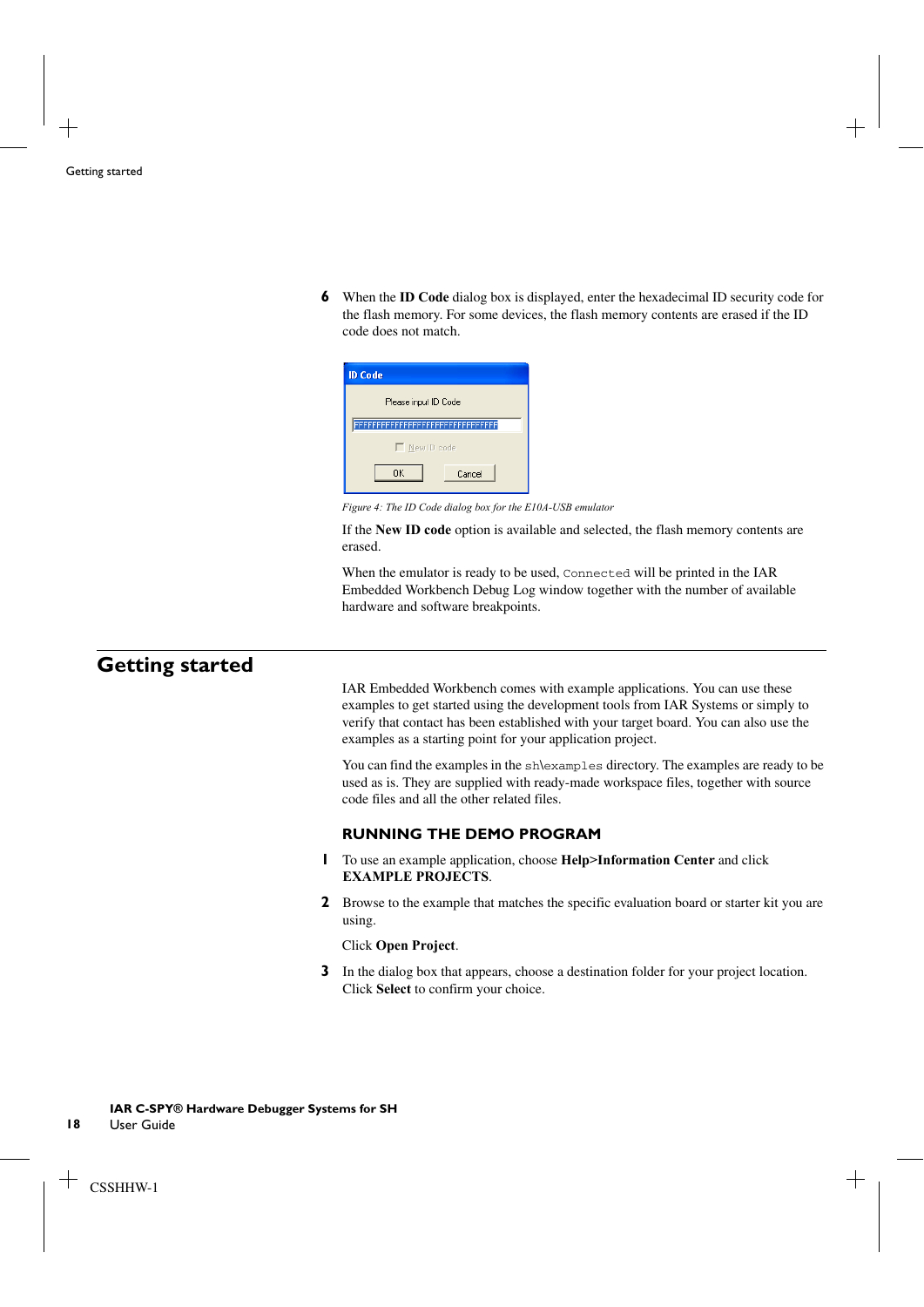- **4** The available example projects are displayed in the workspace window. Select one of the projects, and if it is not the active project (highlighted in bold), right-click it and choose **Set As Active** from the context menu.
- **5** To view the project settings, select the project and choose **Options** from the context menu. Verify the settings of the options **Device** and **Debugger>Driver**. As for other settings, the project is set up to suit the target system you selected.

For further details about the C-SPY options for the hardware target system and how to configure C-SPY to interact with the target board, see *[Debugger options for debugging](#page-20-3)  [using hardware systems](#page-20-3)*, page 21.

Click **OK** to close the **Options** dialog box.

- **6** To compile and link the application, choose **Project>Make** or click the **Make** button.
- **7** To start C-SPY, choose **Project>Debug** or click the **Debug** button. If C-SPY fails to establish contact with the target system, see *[Resolving problems](#page-29-3)*, page 30.
- **8** Choose **Execute>Go** or click the **Go** button to start the application.

Click the **Stop** button to stop execution.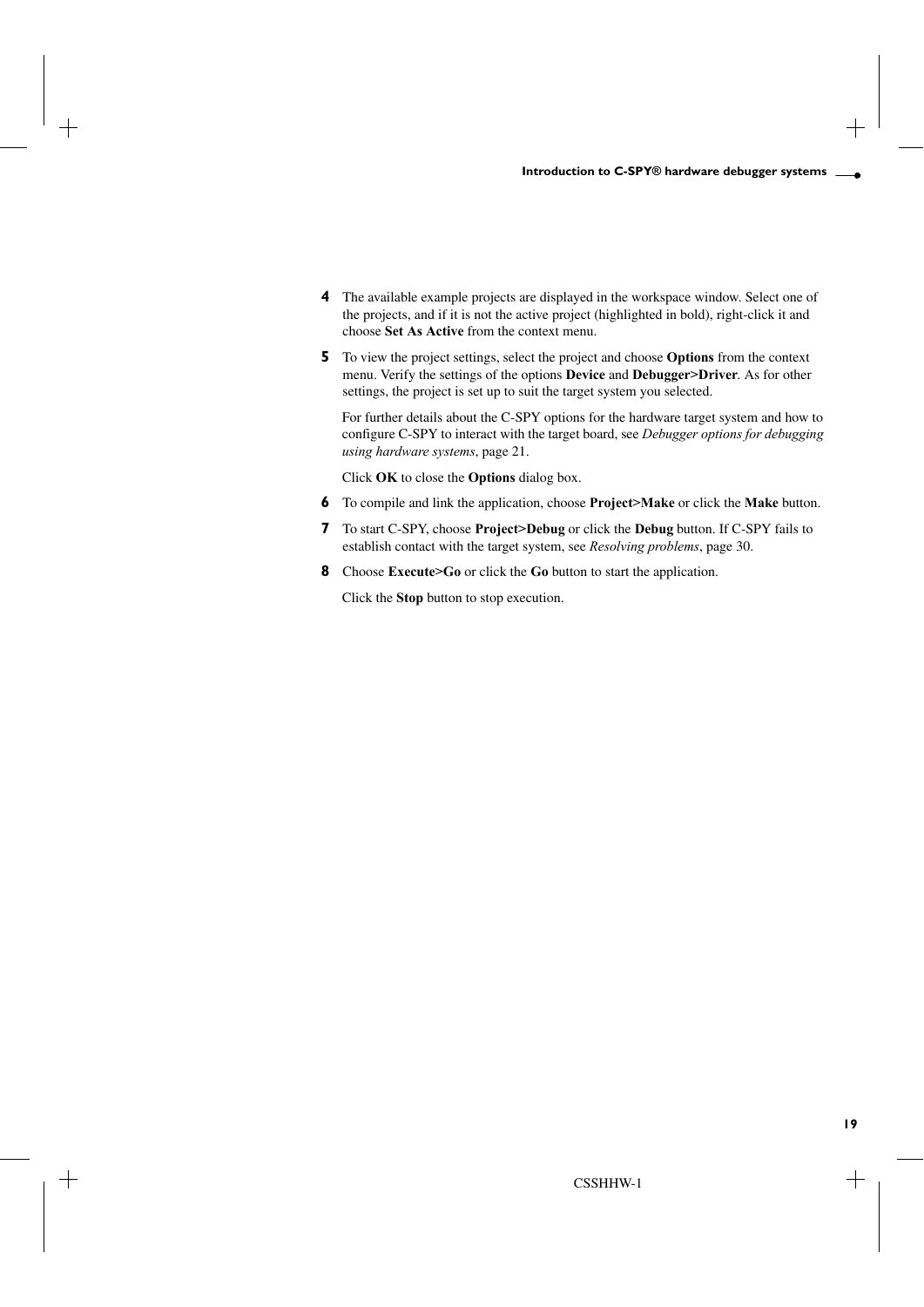Getting started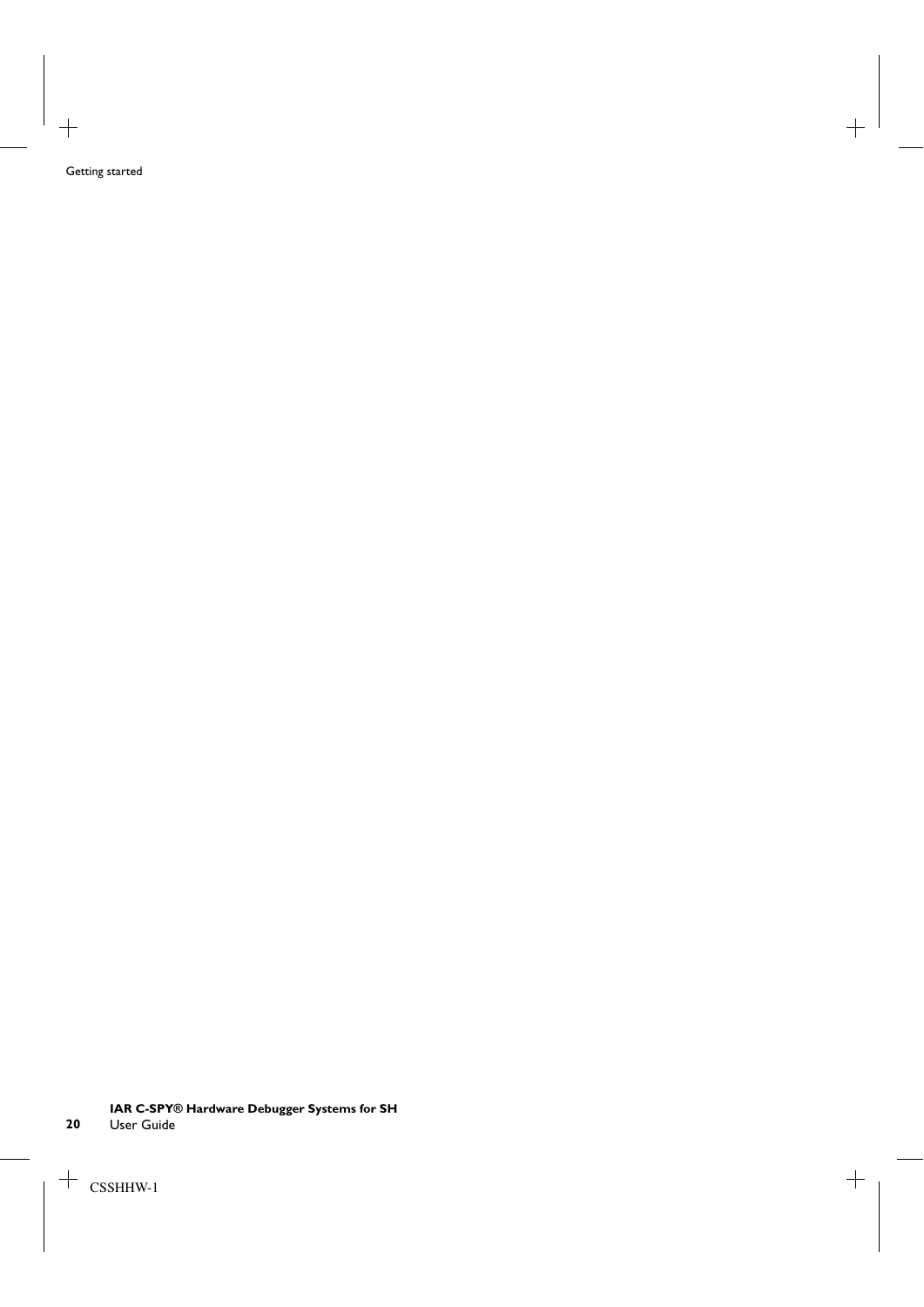# <span id="page-20-2"></span><span id="page-20-0"></span>**Hardware-specific debugging**

This chapter describes the additional options, menus, and features provided by the C-SPY® hardware debugger systems. The chapter contains the following sections:

- [Debugger options for debugging using hardware systems](#page-20-1)
- [Emulator-specific debugging](#page-22-0)
- [Using the trace system in the emulator](#page-22-2)
- [Using breakpoints](#page-27-0)
- [Resolving problems.](#page-29-0)

# <span id="page-20-3"></span><span id="page-20-1"></span>**Debugger options for debugging using hardware systems**

Before you start any C-SPY hardware debugger you must set some options for the debugger system—both C-SPY generic options and options required for the hardware system (C-SPY driver-specific options). Follow this procedure:

- **1** To open the **Options** dialog box, choose **Project>Options**.
- **2** To set C-SPY generic options and select a C-SPY driver:
	- Select **Debugger** from the **Category** list
	- On the **Setup** page, select the appropriate C-SPY driver from the **Driver** drop-down list.

For information about the options **Setup macros**, **Run to**, and **Device descriptions**, as well as for information about the pages **Extra Options** and **Plugins**, see the *IAR Embedded Workbench® IDE User Guide*.

Note that a default device description file and linker configuration file is automatically selected depending on your selection of a device on the **General Options>Target** page.

- **3** To set the driver-specific options, select the appropriate driver from the **Category** list.
- **4** When you have set all the required options, click **OK** in the **Options** dialog box.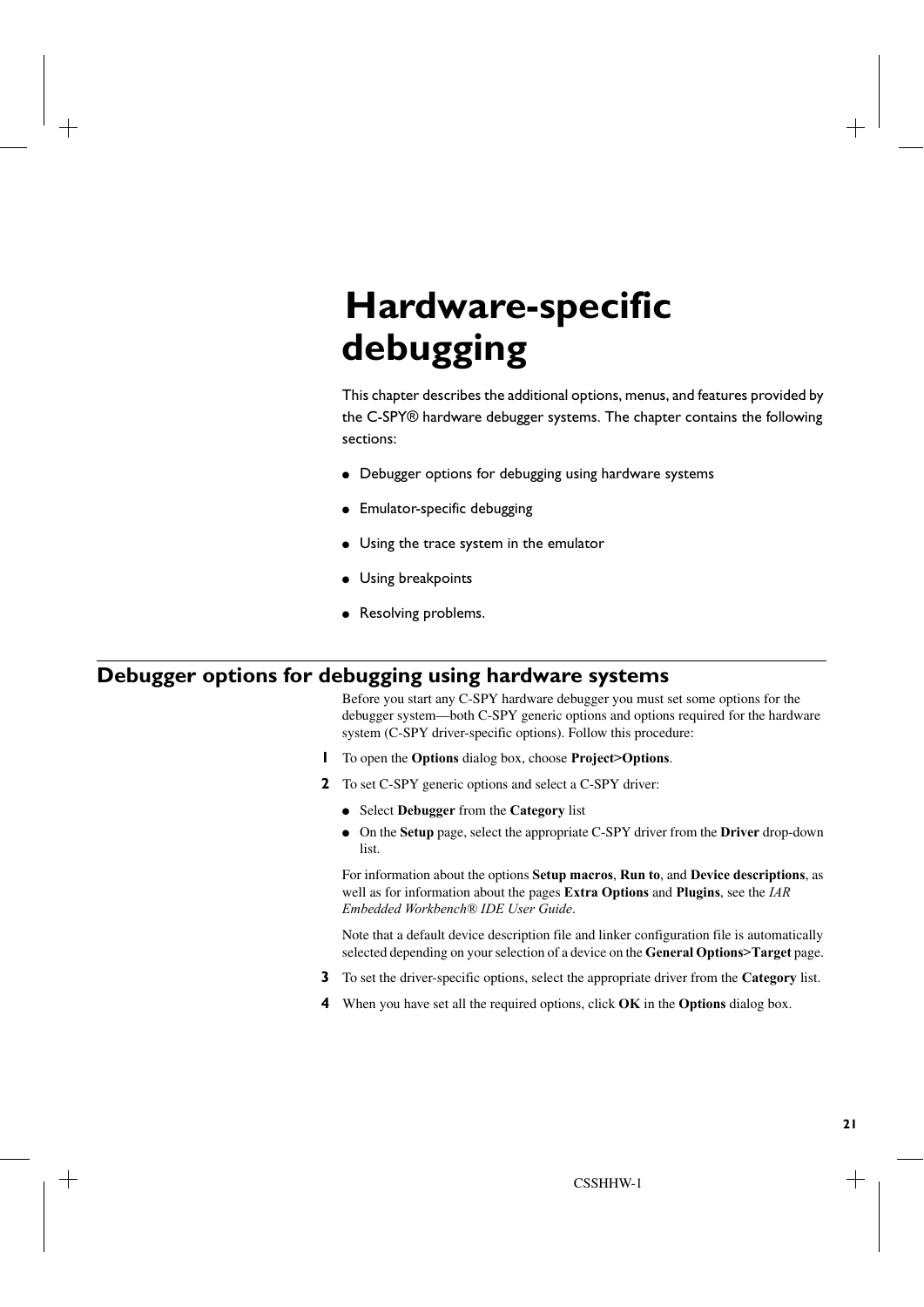## <span id="page-21-0"></span>**DOWNLOAD**

By default, C-SPY downloads the application to RAM or flash when a debug session starts. The **Download** options lets you modify the behavior of the download.

| Download          |  |
|-------------------|--|
| Attach to program |  |
| Verify download   |  |
|                   |  |
|                   |  |
|                   |  |
|                   |  |
|                   |  |
|                   |  |
|                   |  |
|                   |  |

<span id="page-21-1"></span>*Figure 5: C-SPY Download options*

#### **Verify download**

Use this option to verify that the downloaded code image can be read back from target memory with the correct contents.

#### **Suppress download**

Use this option to debug an application that already resides in target memory. When this option is selected, the code download is disabled, while preserving the present content of the flash.

If this option is combined with the **Verify download** option, the debugger will read back the code image from non-volatile memory and verify that it is identical to the debugged program.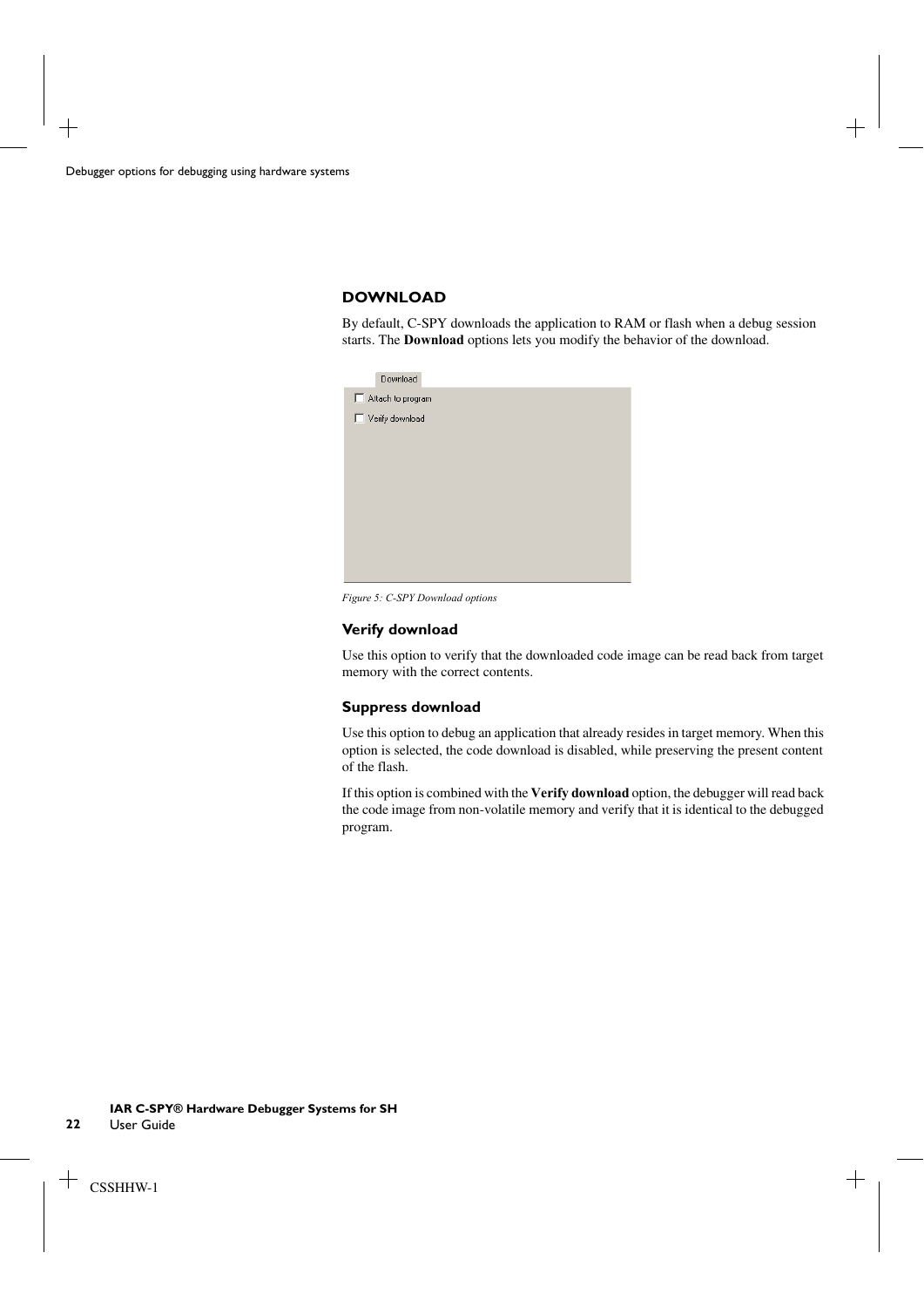## <span id="page-22-0"></span>**Emulator-specific debugging**

In this section you can read about the features specific for the C-SPY Emulator driver.

## <span id="page-22-1"></span>**THE EMULATOR MENU**

When you are using the C-SPY Emulator driver, the **Emulator** menu appears in C-SPY.

| Trace                 |  |
|-----------------------|--|
| <b>Function Trace</b> |  |
| Trace Setup           |  |
|                       |  |
| Breakpoint Usage      |  |
|                       |  |

<span id="page-22-4"></span>*Figure 6: The Emulator menu*

These commands are available on the **Emulator** menu:

| Menu command            | <b>Description</b>                                                                                                                                        |
|-------------------------|-----------------------------------------------------------------------------------------------------------------------------------------------------------|
| Trace                   | Opens the Trace window which displays the recorded trace data; see<br>Trace window, page 25.                                                              |
| <b>Function Trace</b>   | Opens the Function Trace window which displays the trace data for<br>which functions were called or returned from; see Function Trace window,<br>page 26. |
| <b>Trace Setup</b>      | Displays the <b>Trace Settings</b> dialog box, where you can configure the<br>trace system. See the emulator manufacturer's documentation.                |
| <b>Breakpoint Usage</b> | Displays the <b>Breakpoint Usage</b> dialog box which lists all active<br>breakpoints; see Breakpoint Usage dialog box, page 29.                          |

<span id="page-22-3"></span>*Table 5: Commands on the Emulator menu* 

## <span id="page-22-2"></span>**Using the trace system in the emulator**

This section gives you information about using the trace system. More specifically, these topics are covered:

- *[Requirements for using the trace system](#page-23-0)*, page 24
- *[Reasons for using the trace system](#page-23-1)*, page 24
- *[Briefly about the trace system](#page-23-2)*, page 24
- *[How to use the trace system](#page-23-3)*, page 24
- *[Related reference information](#page-23-4)*, page 24.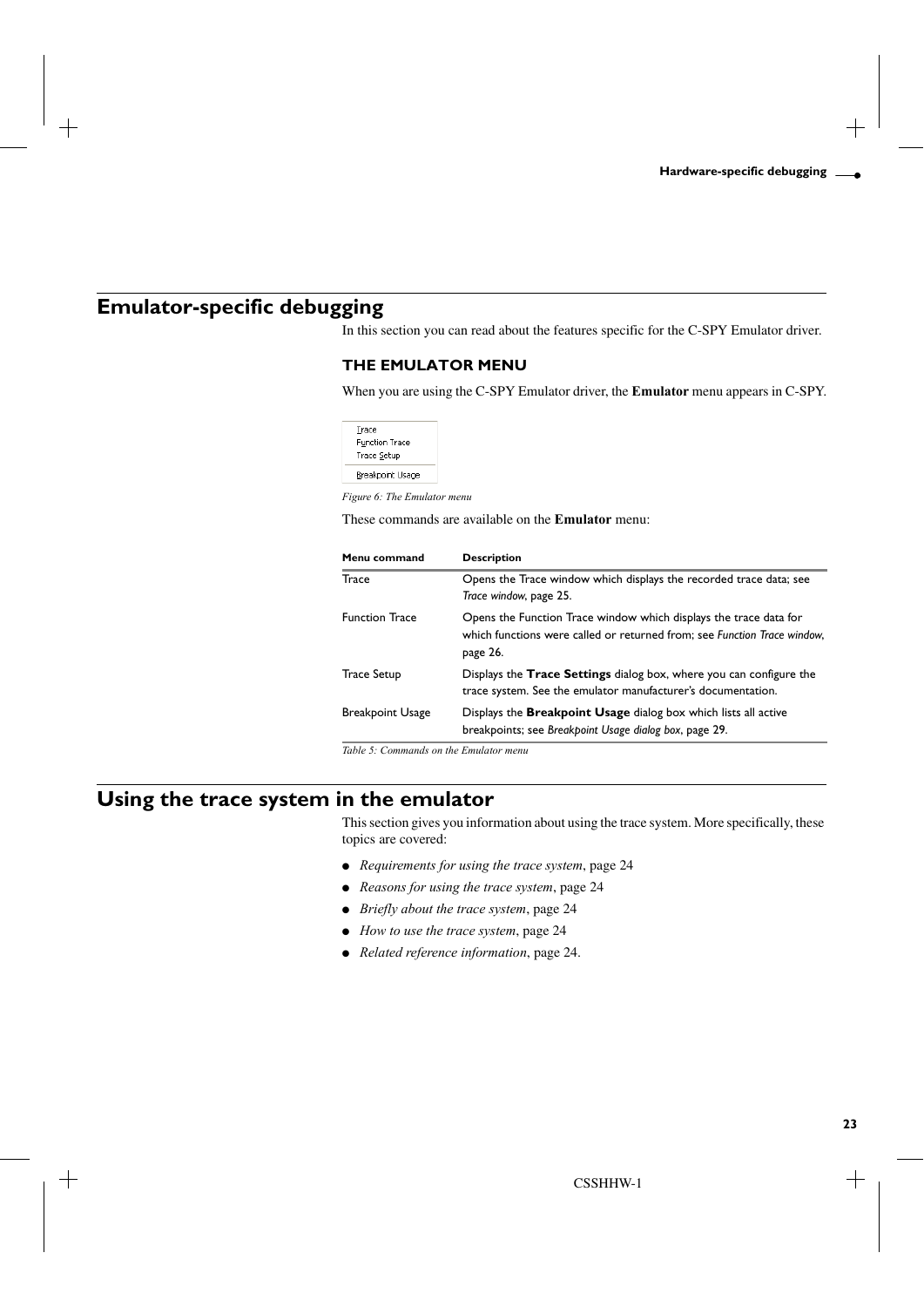### <span id="page-23-0"></span>**REQUIREMENTS FOR USING THE TRACE SYSTEM**

The SH2 processor on the target board must support tracing and the AUD port must be used instead of the JTAG port.

## <span id="page-23-1"></span>**REASONS FOR USING THE TRACE SYSTEM**

By using the trace system, you can trace the program flow up to a specific state, for instance an application crash, and use the trace information to locate the origin of the problem. Trace information can be useful for locating programming errors that have irregular symptoms and occur sporadically. Trace information can also be useful as test documentation.

## <span id="page-23-2"></span>**BRIEFLY ABOUT THE TRACE SYSTEM**

In C-SPY, a *trace* is a recorded sequence of executed machine instructions. The Function Trace window only shows trace data corresponding to calls to and returns from functions, whereas the Trace window displays all instructions.

#### **Level of support**

The level of trace support varies from emulator to emulator. The level of trace support offered by your particular emulator model is described in the manufacturer's emulator documentation.

### <span id="page-23-3"></span>**HOW TO USE THE TRACE SYSTEM**

For information about using the trace system, see the *IAR Embedded Workbench® IDE User Guide.*

### <span id="page-23-4"></span>**RELATED REFERENCE INFORMATION**

To use the trace system, you might need reference information about these windows and dialog boxes:

- *[Trace window](#page-24-0)*, page 25
- *[Function Trace window](#page-25-0)*, page 26
- *[Find In Trace window](#page-26-0)*, page 27
- *[Find in Trace dialog box](#page-26-1)*, page 27.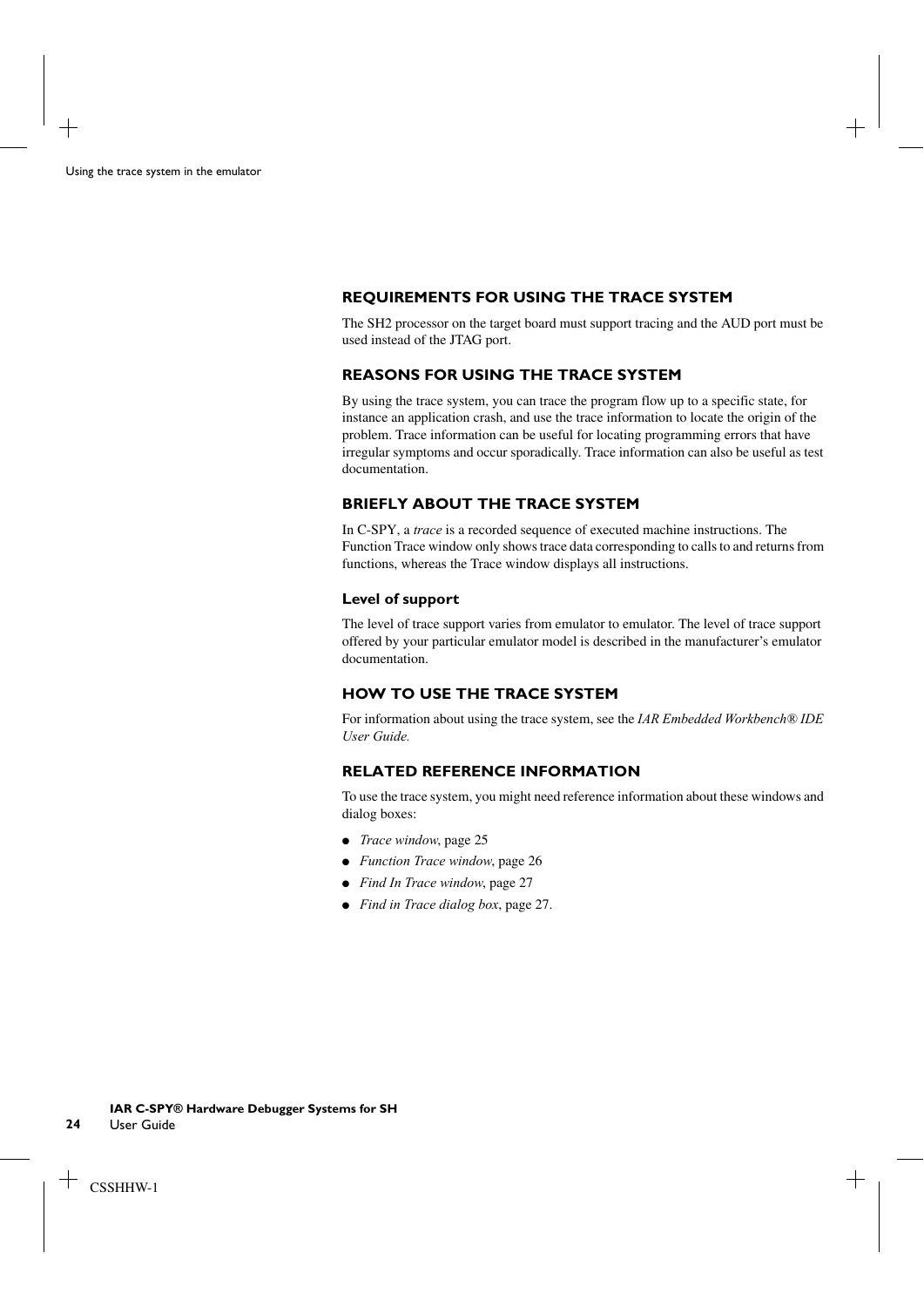## <span id="page-24-0"></span>**TRACE WINDOW**

The Trace window—available from the **Emulator** menu—displays a recorded sequence of executed machine instructions.

| $\vert x \vert$ | OXB O DE |            |                             |        |               |            |                                          |             |          |          |             |              |
|-----------------|----------|------------|-----------------------------|--------|---------------|------------|------------------------------------------|-------------|----------|----------|-------------|--------------|
|                 | Trace    |            |                             | Master | Type          | BranchType | <b>Bus</b>                               | <b>RW</b>   | Address  | Data     | Size        | $\sim$       |
|                 |          |            |                             |        | MEMORY        |            | M-Bus                                    | READ        | 00001B14 | 00001BB8 | <b>LONG</b> |              |
|                 | 00001AF2 | <b>TST</b> | R0, R0                      |        |               |            |                                          |             |          |          |             |              |
|                 | 00001AF4 | <b>BT</b>  | 0x1AFC                      |        |               |            |                                          |             |          |          |             |              |
|                 | 00001AF6 | MOV.L      | $#$ iarda                   |        |               |            |                                          |             |          |          |             |              |
|                 | 00001AF8 | <b>JSR</b> | @R0<br>$\sim$ $\sim$ $\sim$ |        |               |            |                                          |             |          |          |             |              |
| $\frac{1}{2}$   | 00001AFA | <b>NOP</b> |                             |        |               |            |                                          |             |          |          |             |              |
|                 |          |            |                             |        | <b>MEMORY</b> |            | $M$ <sub>-</sub> $P$ <sub>11</sub> $\in$ | <b>PEAD</b> | 00001BD4 | 00001000 | TONG.       | $\checkmark$ |
| Ready           |          |            |                             |        |               |            |                                          |             |          |          |             |              |

<span id="page-24-2"></span>*Figure 7: Trace window* 

C-SPY generates trace information based on the location of the program counter.

### <span id="page-24-3"></span>**Trace toolbar**

The Trace toolbar at the top of the Trace window and in the Function Trace window provides these toolbar buttons:

|     | <b>Toolbar button</b> | <b>Description</b>                                                                                                                                                    |
|-----|-----------------------|-----------------------------------------------------------------------------------------------------------------------------------------------------------------------|
| ഄ   | Enable/Disable        | Enables and disables tracing. This button is not available in the<br>Function trace window.                                                                           |
|     | Clear trace data      | Clears the trace buffer. Both the Trace window and the Function<br>trace window are cleared.                                                                          |
| ð   | <b>Toggle Source</b>  | Toggles the Trace column between showing only disassembly or<br>disassembly together with corresponding source code.                                                  |
|     | <b>Browse</b>         | Toggles browse mode on and off for a selected item in the Trace<br>window. For more information about browse mode, see the IAR<br>Embedded Workbench® IDE User Guide. |
|     | Find                  | Opens the <b>Find In Trace</b> dialog box where you can perform a<br>search; see Find in Trace dialog box, page 27.                                                   |
|     | Save                  | Opens a standard <b>Save As</b> dialog box where you can save the<br>recorded trace information to a text file, with tab-separated<br>columns.                        |
| 811 | <b>Edit Settings</b>  | Opens the Trace Settings dialog box, where you can configure<br>the trace system. See the emulator manufacturer's documentation.                                      |
|     |                       |                                                                                                                                                                       |

<span id="page-24-1"></span>*Table 6: Trace toolbar buttons*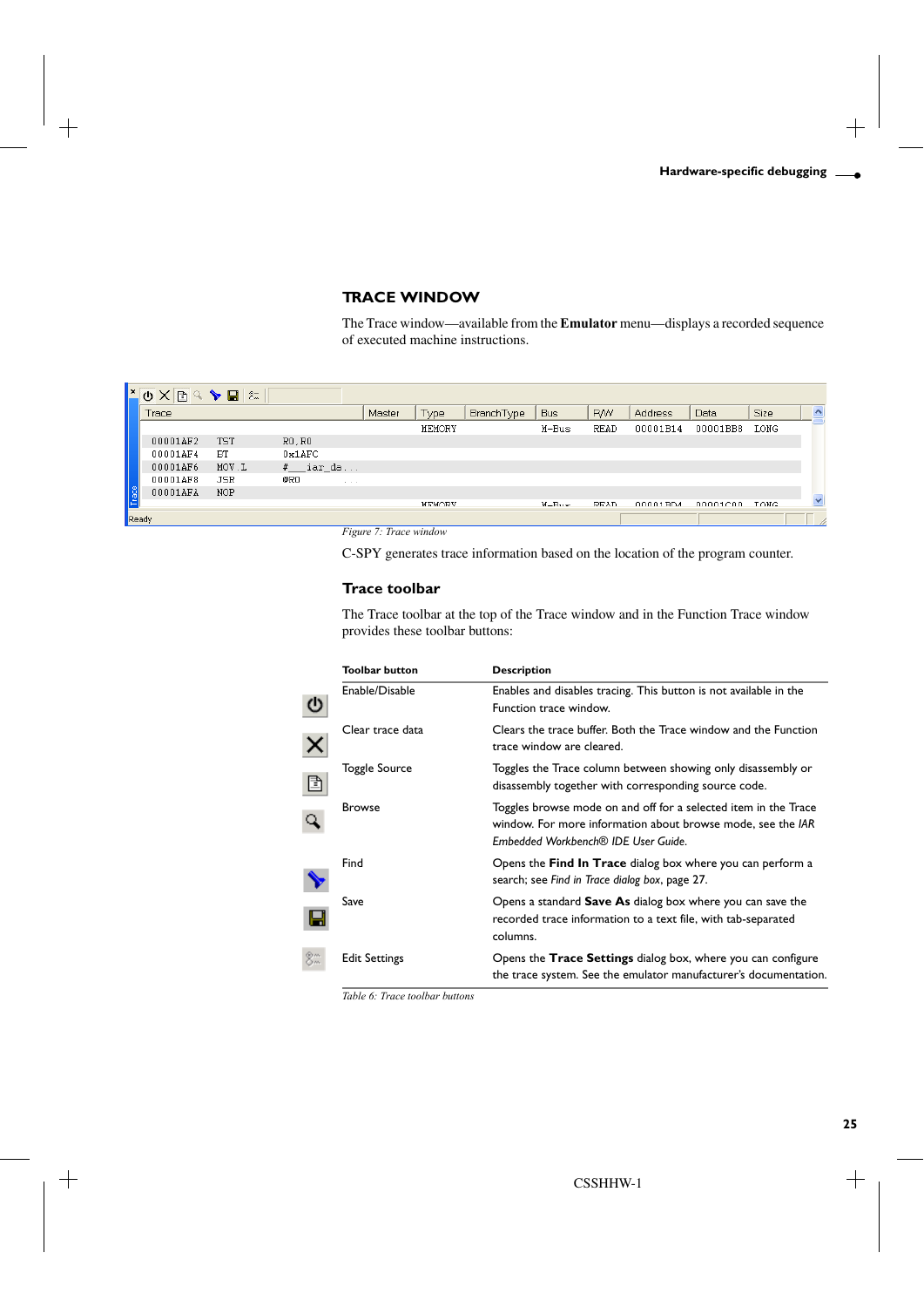#### <span id="page-25-3"></span>**Trace display area**

The display area displays trace information in these columns:

| Trace window column | <b>Description</b>                                               |  |  |  |
|---------------------|------------------------------------------------------------------|--|--|--|
| Trace               | The recorded sequence of executed machine instructions.          |  |  |  |
|                     | Optionally, the corresponding source code can also be displayed. |  |  |  |

<span id="page-25-1"></span>*Table 7: Trace window columns* 

## <span id="page-25-0"></span>**FUNCTION TRACE WINDOW**

The Function Trace window—available from the **Emulator** menu—displays a subset of the trace data displayed in the Trace window. Instead of displaying all rows, the Function Trace window only shows trace data corresponding to calls to and returns from functions.

| !×∣           | $X \subseteq \bullet$<br>$2^{\circ}$<br>Ч |                      |        |                    |                  |            |           |          |      |      |              |
|---------------|-------------------------------------------|----------------------|--------|--------------------|------------------|------------|-----------|----------|------|------|--------------|
|               | Frace                                     |                      | Master | Type               | BranchType       | <b>Bus</b> | <b>RW</b> | Address  | Data | Size |              |
|               | $0x1A54$ :                                | $\cdots$             | CPU    | <b>BRANCH</b>      | <b>EXCEPTION</b> |            |           | 00001A54 |      |      |              |
|               | $0x1A30$ :                                |                      | CPU    | DESTINATION        |                  |            |           | 00001A30 |      |      |              |
|               | $0x1A2A$ :                                | $\sim$ $\sim$ $\sim$ | CPU    | DESTINATION        |                  |            |           | 00001A2A |      |      |              |
| $\frac{1}{2}$ | $0x1A2C$ :                                | $\cdots$             | CPU    | DESTINATION        |                  |            |           | 00001A2C |      |      |              |
|               | $0x1A30$ :                                | $\sim$ $\sim$        | CPU    | DESTINATION        |                  |            |           | 00001A30 |      |      |              |
|               | $-1121$                                   |                      | T      | <b>DECETUITTAU</b> |                  |            |           | 00001101 |      |      |              |
| Function      | <b>Function Trace</b><br>race             |                      |        |                    |                  |            |           |          |      |      | $\mathbf{x}$ |

<span id="page-25-2"></span>*Figure 8: Function Trace window* 

#### **Toolbar**

For information about the toolbar, see *[Trace toolbar](#page-24-3)*, page 25.

### **The display area**

For information about the columns in the display area, see *[Trace display area](#page-25-3)*, page 26.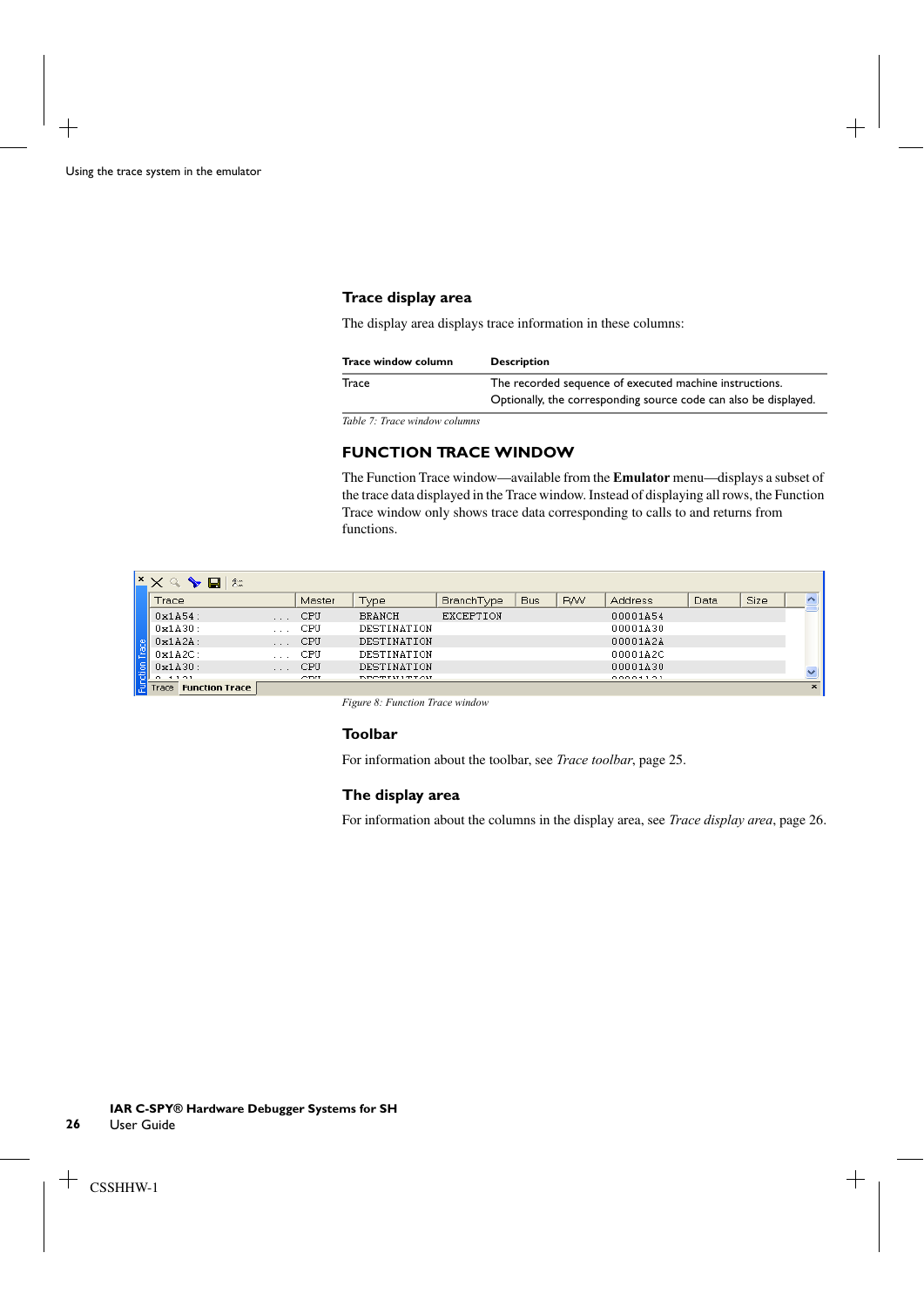## <span id="page-26-0"></span>**FIND IN TRACE WINDOW**

The Find In Trace window—available from the **View>Messages** menu—displays the result of searches in the trace data.

| l×. | Trace                                           | Master | T <sub>V</sub> pe | BranchType | <b>Bus</b>        | <b>RW</b>    | <b>Address</b> | Data     | Size         |              |
|-----|-------------------------------------------------|--------|-------------------|------------|-------------------|--------------|----------------|----------|--------------|--------------|
|     |                                                 |        | MEMORY            |            | M-Bus             | WRITE        | FFF80000       | 00000000 | LONG         |              |
|     |                                                 |        | MEMORY            |            | M-Bus             | <b>WRITE</b> | FFF80000       | 00323159 | <b>LONG</b>  |              |
|     |                                                 |        | MEMORY            |            | M-Bus             | <b>WRITE</b> | FFF80000       | 0032315A | LONG         |              |
|     |                                                 |        | MEMORY            |            | M-Bus             | <b>WRITE</b> | FFF80000       | 0032315B | <b>LONG</b>  |              |
|     |                                                 |        | MEMORY            |            | M-Bus             | WRITE        | FFF80000       | 0032315C | LONG         |              |
|     |                                                 |        | MEMORY            |            | M-Bus             | <b>WRITE</b> | FFF80000       | 0032315D | <b>LONG</b>  |              |
|     |                                                 |        | MEMORY            |            | $M - B u \approx$ | <b>WRTTE</b> | FFF80000       | 0032315E | <b>T.ONG</b> |              |
|     | Debug Log   Build   Breakpoints   Find In Trace |        |                   |            |                   |              |                |          |              | $\mathbf{x}$ |

<span id="page-26-2"></span>*Figure 9: Find In Trace window*

The Find In Trace window looks like the Trace window and shows the same columns and data, but *only* those rows that match the specified search criteria. Double-click an item in the Find in Trace window to bring up the same item in the Trace window.

You specify the search criteria in the **Find in Trace** dialog box. For information about how to open this dialog box, see *[Find in Trace dialog box](#page-26-1)*, page 27.

## <span id="page-26-1"></span>**FIND IN TRACE DIALOG BOX**

Use the **Find in Trace** dialog box—available by choosing **Edit>Find and Replace>Find** or from the Trace window toolbar—to specify the search criteria for advanced searches in the trace data. Note that the **Edit>Find and Replace>Find** command is context-dependent. It displays the **Find in Trace** dialog box if the Trace window is the current window or the **Find** dialog box if the editor window is the current window.

| <b>Find in Trace</b>                         |        |
|----------------------------------------------|--------|
| $\overline{\mathbf{v}}$ Text search          | Find   |
| $\overline{\phantom{a}}$                     | Cancel |
| Match case                                   |        |
| Match whole word                             |        |
| Only search in one column                    |        |
| Trace<br>$\overline{\mathcal{A}}$            |        |
| Address range<br>l o<br>Ιo<br>$\overline{a}$ |        |
|                                              |        |

<span id="page-26-3"></span>*Figure 10: Find in Trace dialog box*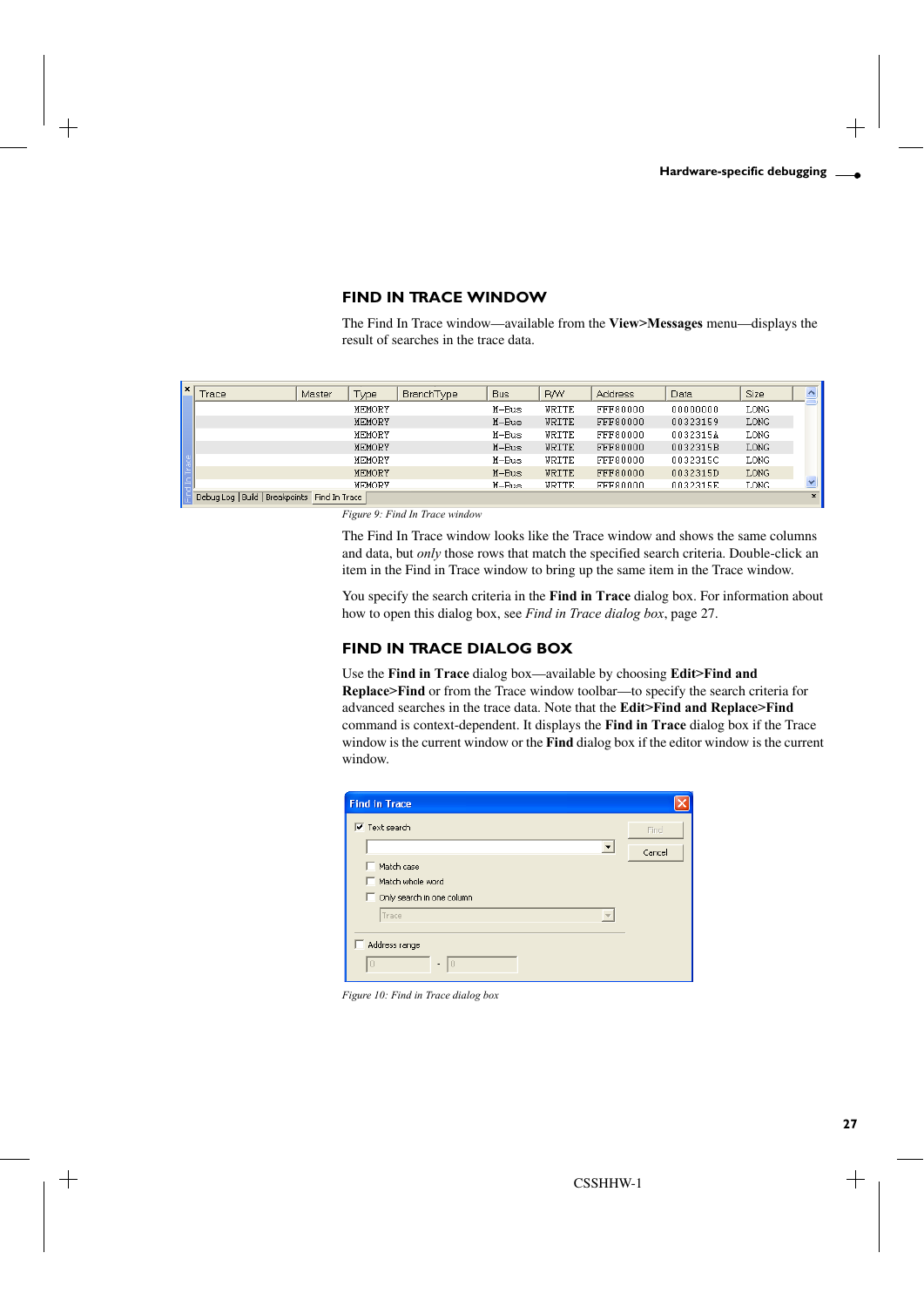The search results are displayed in the Find In Trace window—available by choosing the **View>Messages** command, see *[Find In Trace window](#page-26-0)*, page 27.

In the **Find in Trace** dialog box, you specify the search criteria with the following settings.

#### **Text search**

A text field where you type the string you want to search for. Use these options to fine-tune the search:

| <b>Match Case</b> | Searches only for occurrences that exactly match the case of the<br>specified text. Otherwise specifying int will also find INT and Int. |
|-------------------|------------------------------------------------------------------------------------------------------------------------------------------|
| Match whole word  | Searches only for the string when it occurs as a separate word.<br>Otherwise int will also find print, sprintf and so on.                |
| column            | <b>Only search in one</b> Searches only in the column you selected from the drop-down list.                                              |

#### **Address Range**

Use the text fields to specify an address range. The trace data within the address range is displayed. If you also have specified a text string in the **Text search** field, the text string is searched for within the address range.

## <span id="page-27-0"></span>**Using breakpoints**

This section provides an overview of the available breakpoints for the C-SPY hardware debugger systems. This is described:

- *[Available breakpoints](#page-27-1)*, page 28
- *[Breakpoint Usage dialog box](#page-28-0)*, page 29.

For information about the various methods for setting breakpoints, the facilities for monitoring breakpoints, and the various breakpoint consumers, see the *IAR Embedded Workbench® IDE User Guide*.

#### <span id="page-27-1"></span>**AVAILABLE BREAKPOINTS**

Using the C-SPY driver for the hardware debugger system, you can set code breakpoints. The amount of breakpoints you can set depends on the number of breakpoints available on the target system.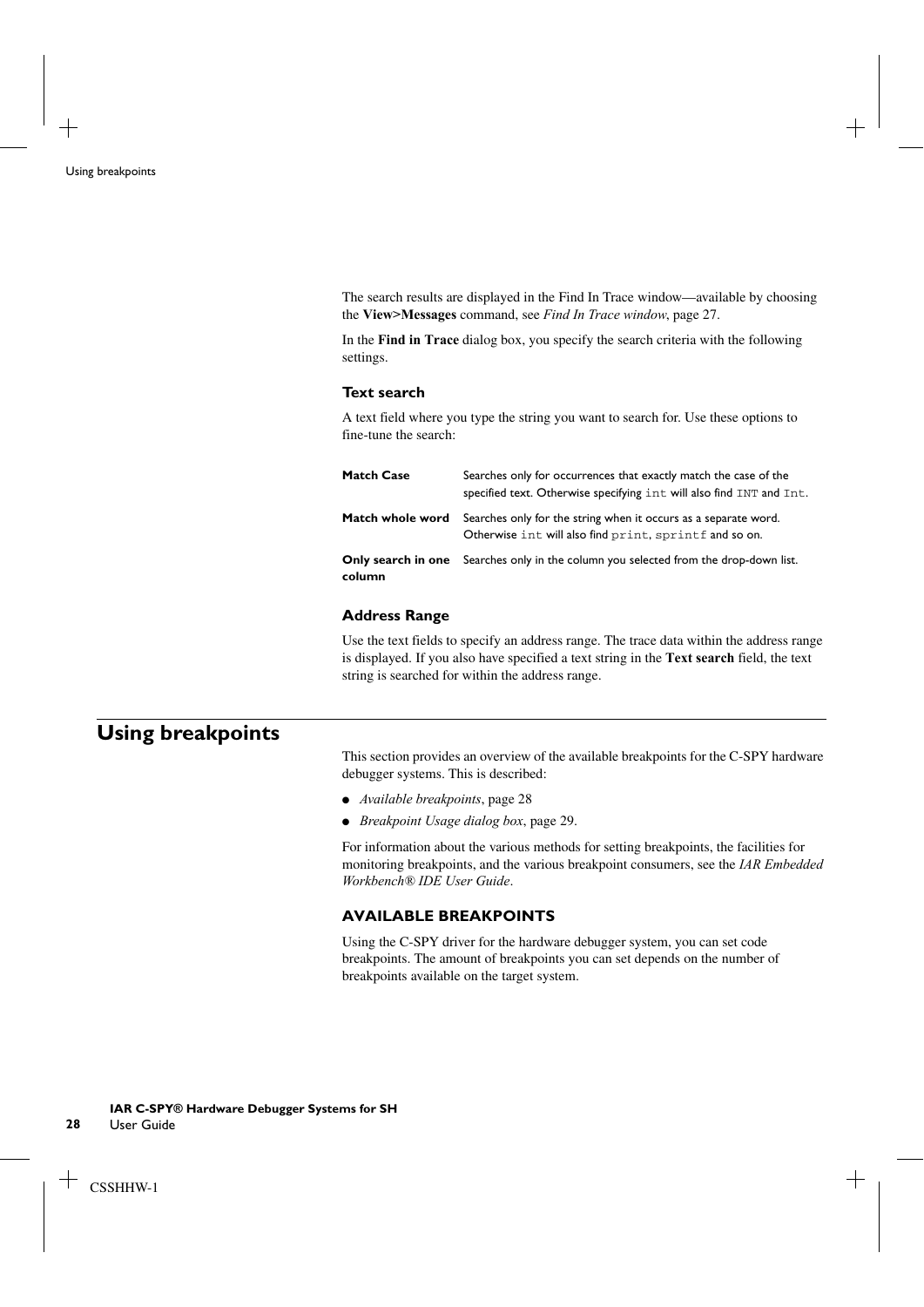This table summarizes the characteristics of breakpoints for the target system:

| Target system       | Code        | <b>Hardware</b> | Software    |  |
|---------------------|-------------|-----------------|-------------|--|
|                     | breakpoints | breakpoints     | breakpoints |  |
| <b>E10 Emulator</b> | Yes         |                 | 255         |  |

<span id="page-28-3"></span><span id="page-28-1"></span>*Table 8: Available breakpoints* 

The debugger will first use any available hardware breakpoints before using software breakpoints.

Exceeding the number of available breakpoints will cause the debugger to single step, which will significantly reduce the execution speed. For this reason you must be aware of the different breakpoint consumers; see the *IAR Embedded Workbench® IDE User Guide*.

## <span id="page-28-0"></span>**BREAKPOINT USAGE DIALOG BOX**

The **Breakpoint Usage** dialog box—available from the driver-specific menu—lists all active breakpoints.



*Figure 11: Breakpoint Usage dialog box*

<span id="page-28-2"></span>In addition to listing all breakpoints that you have defined, this dialog box also lists the internal breakpoints that the debugger is using.

For each breakpoint in the list the address and access type are shown. Each breakpoint in the list can also be expanded to show its originator.

For more information, see the *IAR Embedded Workbench® IDE User Guide*.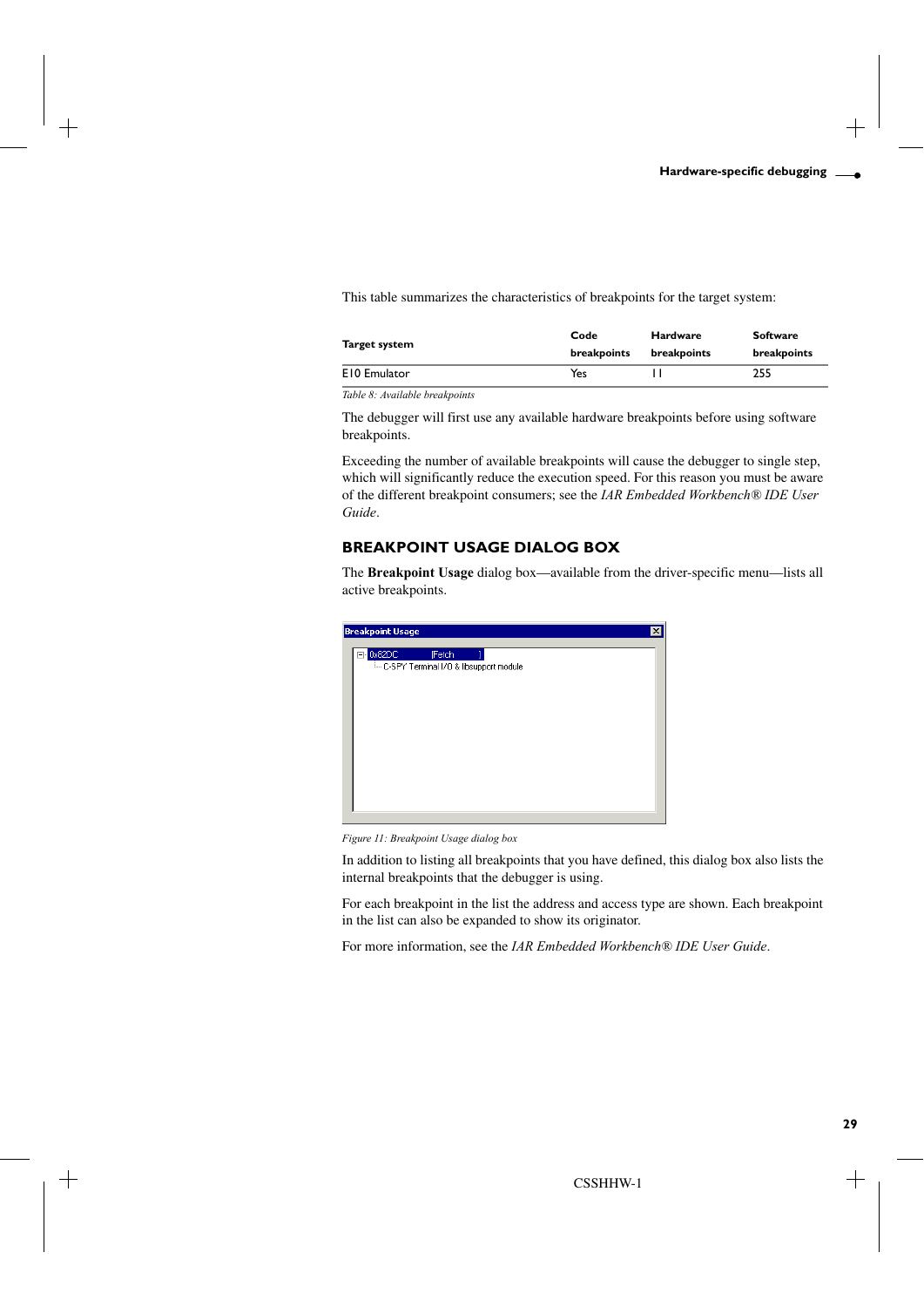## <span id="page-29-3"></span><span id="page-29-0"></span>**Resolving problems**

Debugging using the C-SPY hardware debugger systems requires interaction between many systems, independent from each other. For this reason, setting up this debug system can be a complex task. If something goes wrong, it might at first be difficult to locate the cause of the problem.

This section includes suggestions for resolving the most common problems that can occur when debugging with the C-SPY hardware debugger systems.

For problems concerning the operation of the evaluation board, refer to the documentation supplied with it, or contact your hardware distributor.

## <span id="page-29-1"></span>**WRITE FAILURE DURING LOAD**

There are several possible reasons for write failure during load. The most common is that your application has been incorrectly linked:

- Check the contents of your linker configuration file and make sure that your application has not been linked to the wrong address (examine the linker memory map file)
- Check that you are using correct linker configuration file.



If you are using the IAR Embedded Workbench, the linker configuration file is automatically selected based on your choice of device:

- Choose **Project>Options**
- Select the **General Options** category
- Click the **Target** tab
- Choose the appropriate device from the **Device** drop-down list.



To override the default linker configuration file:

- Choose **Project>Options**
- Select the **Linker** category
- Click the **Config** tab
- Choose the appropriate linker configuration file in the **Linker configuration file** area.

## <span id="page-29-2"></span>**NO CONTACT WITH THE TARGET HARDWARE**

There are several possible reasons for C-SPY to fail to establish contact with the target hardware.

- Check the communication devices on your host computer
- Verify that the cable is properly plugged in and not damaged or of the wrong type